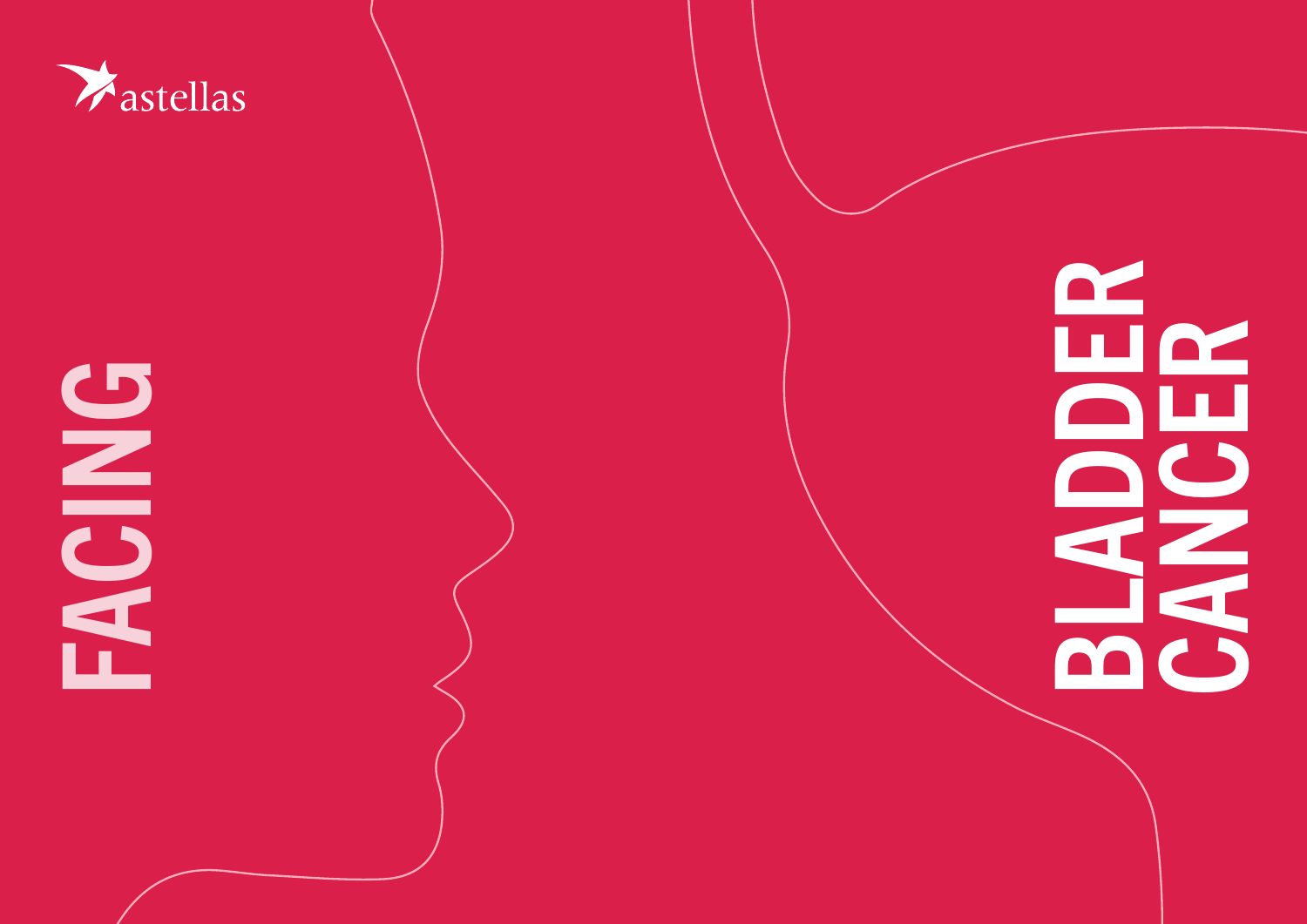## **CONTENTS**

| <b>MEET THE EXPERT PANEL</b>             | 3              |
|------------------------------------------|----------------|
| <b>FOREWORD FROM EXPERT PANEL MEMBER</b> | 4              |
| SUMMARY OF IMPORTANT RESEARCH FINDINGS   | 5              |
| <b>INTRODUCING BLADDER CANCER</b>        | $6\phantom{1}$ |
| EPIDEMIOLOGY:                            | $6\phantom{1}$ |
| <b>RISK FACTORS:</b>                     | 7              |
| <b>DIAGNOSIS:</b>                        | 8              |
| <b>TREATMENT:</b>                        | 9              |
| <b>ABOUT THE RESEARCH</b>                | <b>10</b>      |
| <b>IMPORTANT RESEARCH FINDINGS</b>       | 11             |
| <b>EXPERT PANEL RECOMMENDATIONS</b>      | 24             |
| <b>SOURCES OF SUPPORT</b>                | 25             |
| <b>ABOUT ASTELLAS</b>                    | 26             |
| <b>ABOUT THE SAMPLE</b>                  | 27             |
| <b>REFERENCES</b>                        | 29             |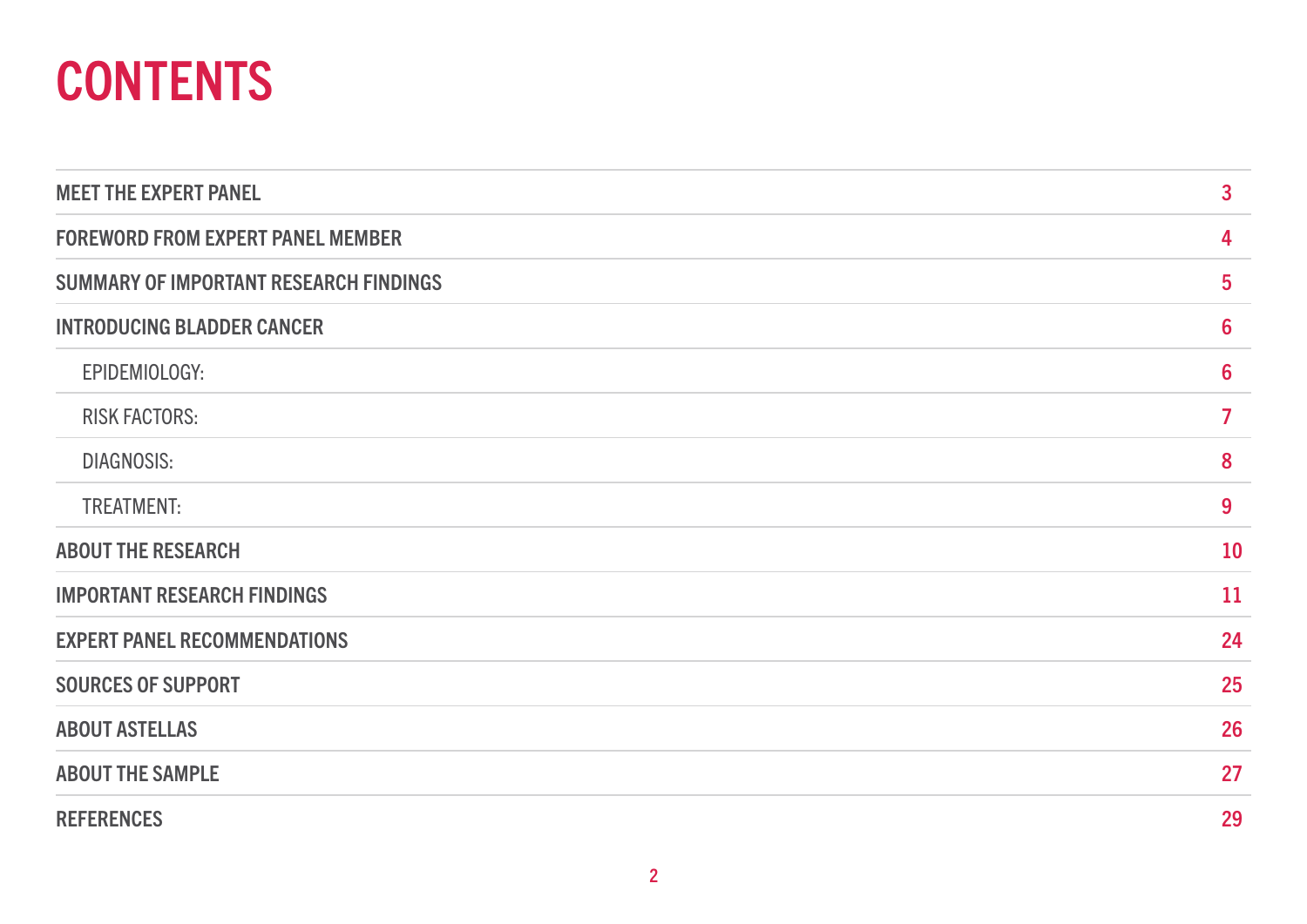## <span id="page-2-0"></span>MEET THE EXPERT PANEL



SUSAN MULLERWORTH Fight Bladder Cancer





ANITA EIK ROALD Norwegian Bladder Cancer Society





LAURA MAGENTA PaLiNUro

PaLiNUro



ALEX FILICEVAS World Bladder Cancer Patient Coalition



#### GLOSSARY OF IMPORTANT ABBREVIATIONS

| <b>BCG</b>   | Bacillus Calmette-Guerin                        |
|--------------|-------------------------------------------------|
| ChT          | chemotherapy                                    |
| CT           | computed tomography                             |
| <b>DNA</b>   | deoxyribose nucleic acid                        |
| EAU          | European Association<br>of Urology              |
| <b>ESMO</b>  | European Society for<br><b>Medical Oncology</b> |
| <b>HCP</b>   | healthcare professional                         |
| <b>MIBC</b>  | muscle-invasive<br>bladder cancer               |
| <b>NMIBC</b> | non-muscle invasive<br>bladder cancer           |
| <b>TURBT</b> | transurethral resection<br>of bladder tumour    |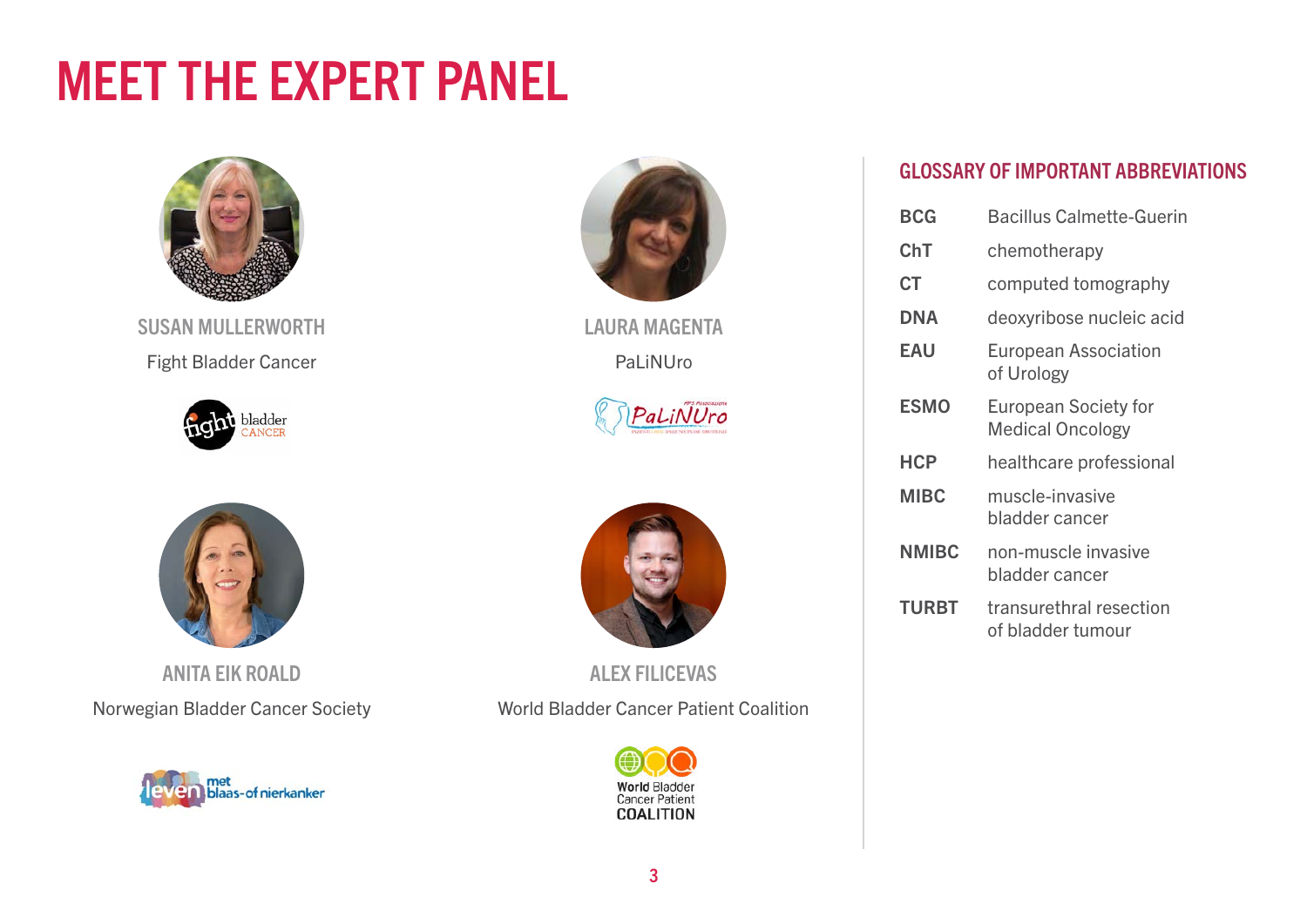## <span id="page-3-0"></span>FOREWORD FROM EXPERT PANEL MEMBER

THIS REPORT COMMISSIONED BY ASTELLAS PUTS A MUCH-NEEDED SPOTLIGHT ON THE SIGNS, SYMPTOMS AND PREVALENCE OF BLADDER CANCER, AND MORE IMPORTANTLY HOW PATIENTS AND CAREGIVERS FEEL ABOUT THEIR BLADDER CANCER JOURNEY. WHAT IS CLEAR IS THAT BOTH PATIENTS AND CAREGIVERS FEEL A DISEASE DISADVANTAGE ABOUT THEIR CANCER, COMPARED TO PATIENTS SUFFERING FROM OTHER CANCERS SUCH AS BREAST, OVARIAN OR PROSTATE.

Patients feel a huge mixture of emotions including shame at the disease, self-blame, anguish and injustice, confounded by negative experiences. The report has also highlighted the difference in experiences between patients, in particular older versus younger patients: the average age at diagnosis is 73 but those diagnosed younger than this often feel embarrassed, feeling that bladder cancer is dirty and unhealthy.<sup>1,2</sup>

Another interesting element highlighted is the mental health impact this disease has not only on patients, but caregivers too. Many of those questioned mentioned mental health issues after their diagnosis with some even going so far as to say that "the physical part is easier than the mental part". It would sadly seem that the experience of bladder cancer starts off on the worst possible footing – it being negative for every single person interviewed, with heartbreaking stories of misdiagnosis,

delay, confusion and anguish, leading to anger and frustration particularly in younger patients.

The report rightly highlights that the system is not matching patients' urgency to be diagnosed – seen through first-hand stories of delayed diagnosis, presenting multiple times in pain, sometimes in emergency rooms. The diagnosis experience is against patients which leads to anger and frustration, stress, mental health impact and some patients giving up due to lack of confidence to present again. And what about the relationships with our doctors? Unfortunately patients feel they've not been taken seriously; their own knowledge of their bodies has been dismissed; they have had a cruel experience of diagnosis. Although there are patient stories of positive HCP support, the diagnosis experience is a hard act from which to recover, and one which absolutely needs to be addressed.

I am pleased to see a spotlight shone on bladder cancer – this community is now getting the attention it deserves. I look forward to continuing to work with the bladder cancer community to address these unmet needs and challenges, making life a little easier for those diagnosed and living with bladder cancer.

Susan Mullerworth Fight Bladder Cancer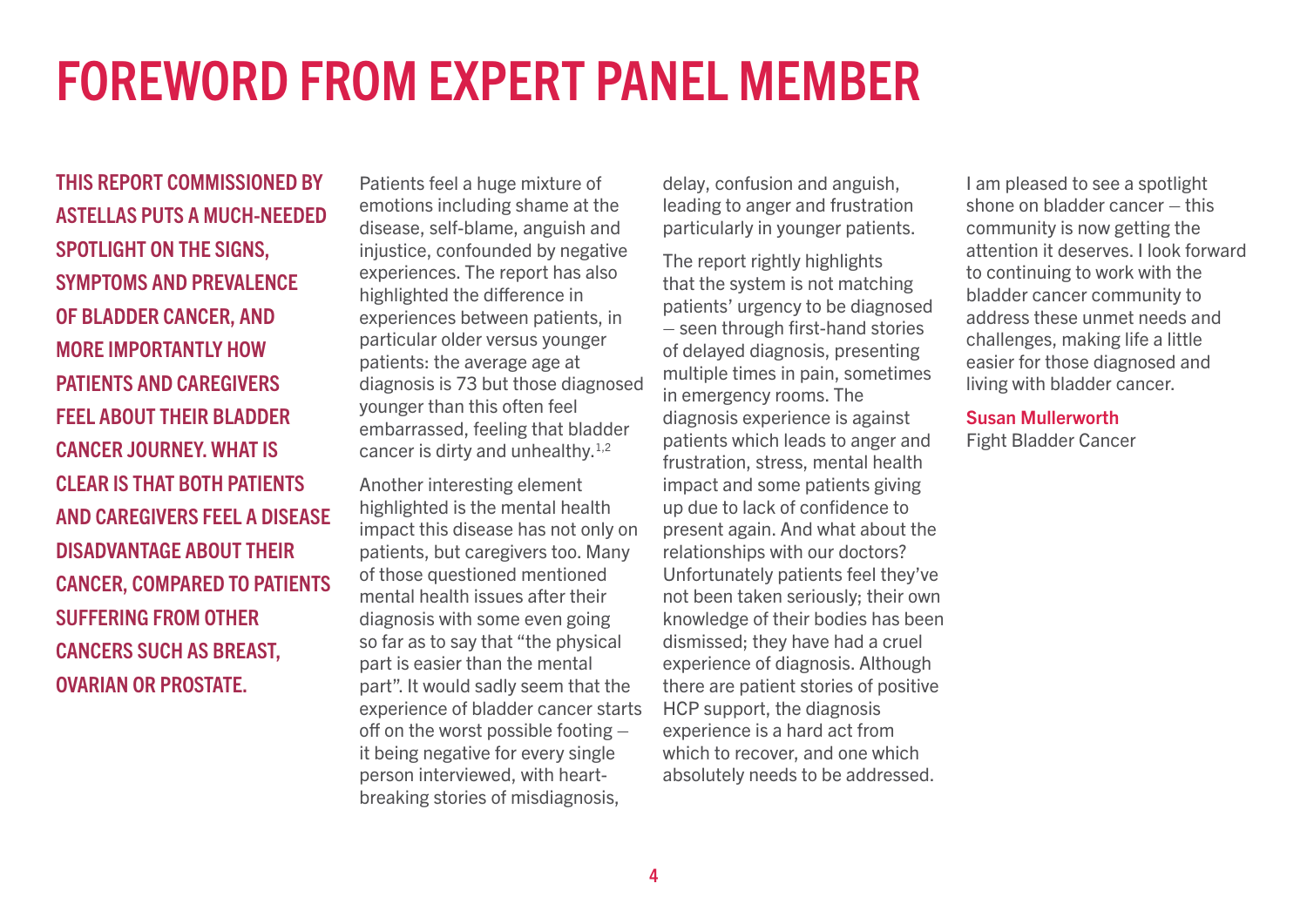## <span id="page-4-0"></span>SUMMARY OF IMPORTANT RESEARCH FINDINGS

### People living with bladder cancer feel disadvantaged by their experience of cancer. They have a feeling of self-stigma towards their disease, since they have to face their own feelings of embarrassment and self-blame at their disease<sup>2</sup>

Younger male and female patients feel and express a feeling of disease disadvantage more intensely, since bladder cancer has a low public profile and more typically affects older men (the hidden majority) who tend to be more resigned to their disease<sup>2</sup> 02 05

People living with bladder cancer feel disease disadvantage for the entire length of their journey, from the often-delayed diagnosis to surgical treatment to palliative care<sup>2</sup>

Disease disadvantage doesn't just affect people living with bladder cancer – their caregivers also experience a significant impact on their persona and daily activities, as well as considerable mental health issues, including depression and anxiety, which affects up to  $16\%$  of patients and up to 23% of caregivers<sup>2</sup>

Some people living with bladder cancer use the experience of living with this disease as an opportunity for personal growth i.e. they have a different persona before and after diagnosis and use it to strengthen relationships with significant others, which can help overcome the disease disadvantage<sup>2</sup>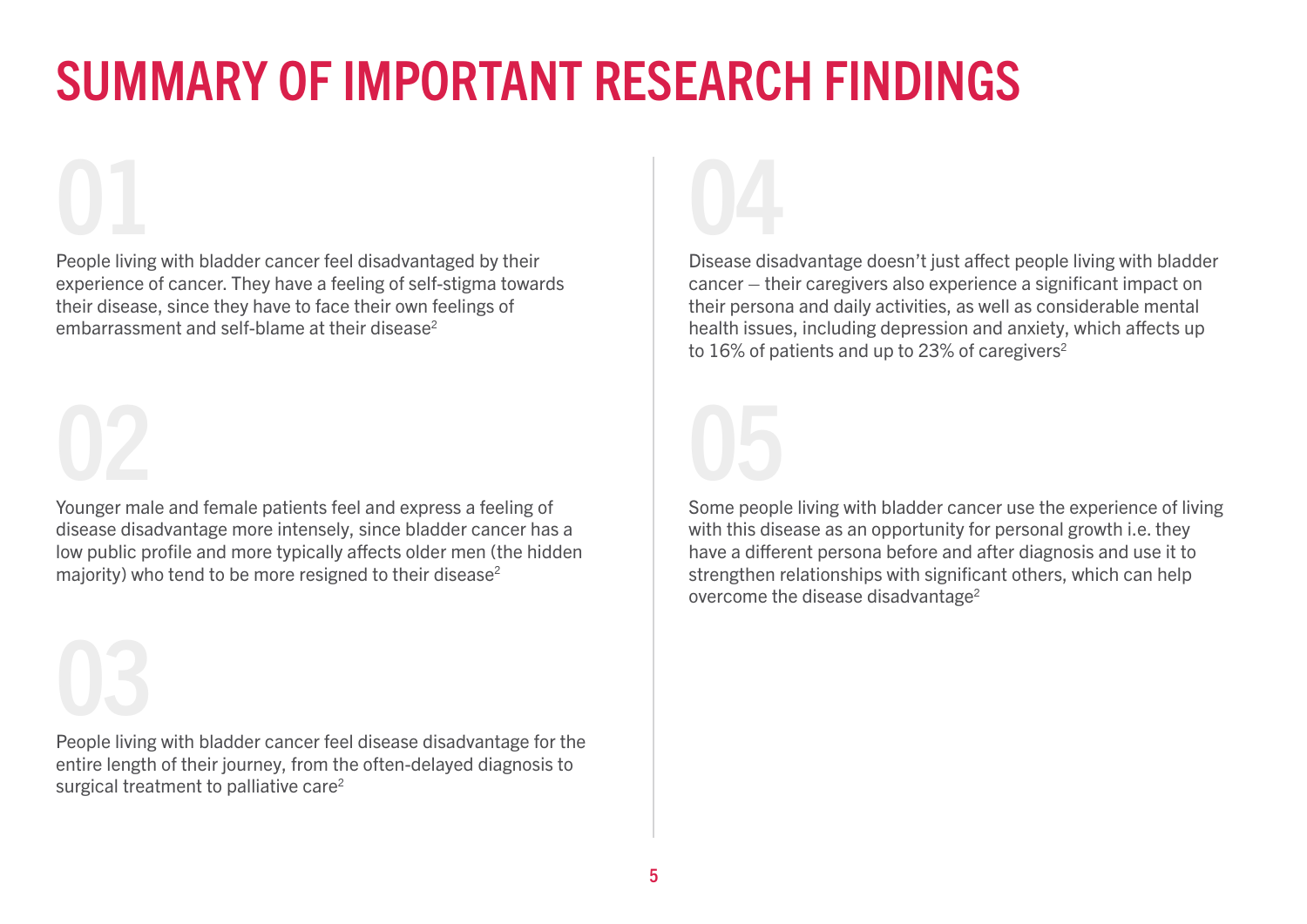## <span id="page-5-0"></span>INTRODUCING BLADDER CANCER

#### EPIDEMIOLOGY:

In 2020 it was estimated that bladder cancer is the fifth most common cancer in Europe, but these numbers may be even higher.<sup>3</sup> Males are three-times more likely to be diagnosed with bladder cancer than females.4



People whose bladder cancer has not spread beyond the inner layer of the bladder wall (early stage disease) have a five-year survival rate of 96%1



cancer are over the age of 55 years. $^1$ 



Where bladder cancer is invasive but has not spread beyond the bladder the five-year survival rate is about 70%1

151K+

people in Europe are diagnosed with bladder cancer each year<sup>5</sup>

Overall the five-year survival rate for people with bladder cancer is around

1 77%



When bladder cancer has spread to surrounding tissues or nearby lymph nodes or organs the five-year survival rate is about 38%1

**11** This is an old man's disease that young women and children don't get. 77

Females tend to be diagnosed with more aggressive bladder cancers than men and show shorter cancer-specific survival.<sup>6</sup>

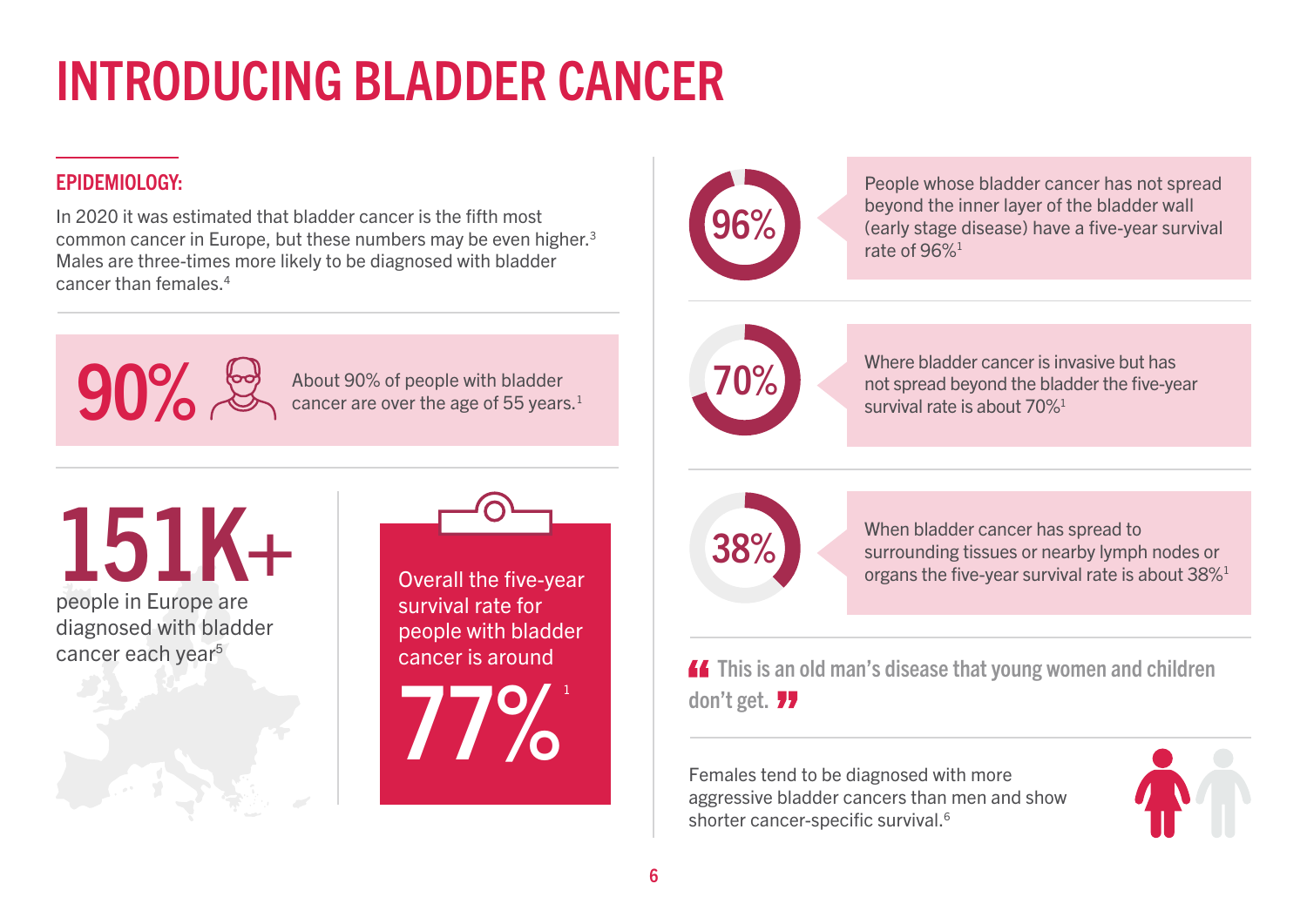#### <span id="page-6-0"></span>RISK FACTORS:



Studies have shown that approximately half 49% the cases of bladder cancer (49%) may be preventable.<sup>6</sup>

 $\blacktriangleright$  However, a person's risk of developing bladder cancer depends on a number of factors which are not preventable, including age, genetics, workplace exposure (e.g. dye, paint and rubber industries; 6%) and radiation (2%).<sup>6</sup> However, many legislations are now in place regarding exposure to carcinogens at work.7

**44** Why me? Why have I got it? I did some research into the chemicals I've used over the years. I've been around aviation fuel since I was 18. I pursued it with the union. Maybe someone needs to be made answerable for it.

- $\blacktriangleright$  Genetic risk factors contribute to bladder cancer: e.g. about 50% of people living with bladder cancer show high levels of the receptor for epithelial growth factor; p53 and retinoblastoma genes, etc.8,9 However, inherited gene mutations are not thought to be a major cause of the disease.10
- $\triangleright$  Other factors thought to increase the risk of developing bladder cancer include: smoking, alcohol consumption, eating red meat and processed meat, which are associated with a 45%, 17% and 10% increased risk of bladder cancer, and obesity, which is associated with a  $10\%$  increase in risk.<sup>11</sup>

#### SYMPTOMS OF BLADDER CANCER<sup>12,13</sup>





#### ARE YOU EXPERIENCING ANY OF THESE?

A quarter of people living with bladder cancer present with cancer that has spread to muscles in the bladder wall (muscleinvasive) or other parts of the body (metastases) and need intensive therapy. $14$ 

Anyone experiencing these symptoms should book in to see their GP or ask for a specialist referral



of people living with bladder cancer present with cancer that has spread to muscles in the bladder wall (muscle-invasive) or other parts of the body (metastases) and need intensive therapy.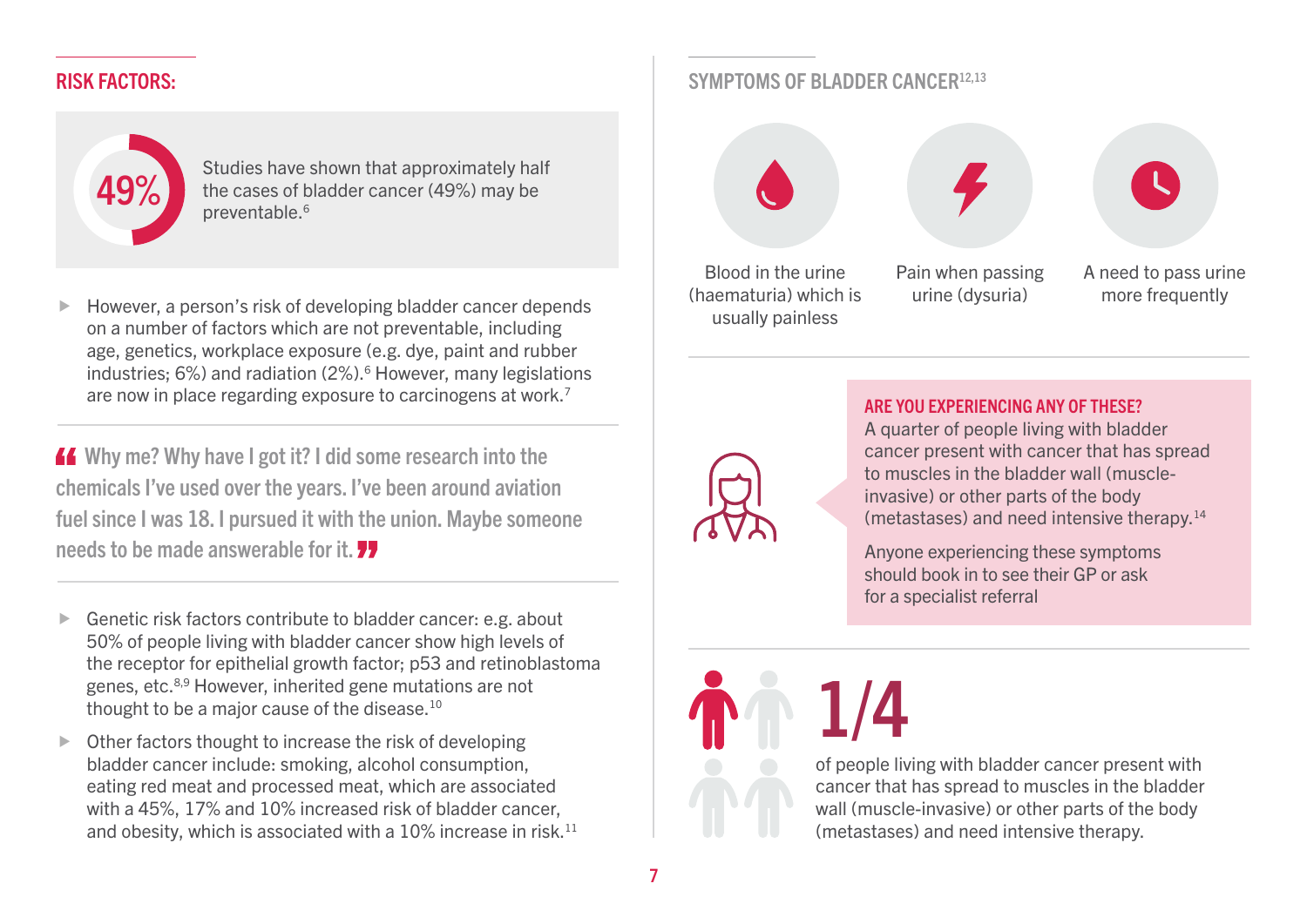A number of tests are used to diagnose bladder cancer. Following a patient history and physical examination, tests may be done using imaging e.g. CT urogram, ultrasound and multi-parametric magnetic resonance imaging, along with test for cancer cells in the urine (urinary cytology).15



A thin tube with a camera and a light at the end (cystoscope) are passed through the urethra (the tube through which urine flows) into the bladder is carried out to confirm the diagnosis.<sup>16</sup>

#### BLADDER CANCER SUBTYPES:

The 2022 EAU guidelines categorise bladder cancer to guide treatment and follow-up: 13,17

#### Non-muscle invasive disease:

- $\blacktriangleright$  Low risk
- $\blacktriangleright$  Intermediate risk
- $\blacktriangleright$  high risk
- $\blacktriangleright$  Very high risk or BCG (Bacillus Calmette-Guerin) unresponsive

#### Muscle-invasive disease:

- $\blacktriangleright$  Unfit for cisplatinbased ChT
- $\blacktriangleright$  Fit for cisplatinbased ChT

## <span id="page-7-0"></span>**DIAGNOSIS:** BLADDER ANATOMY<sup>13</sup>



also exist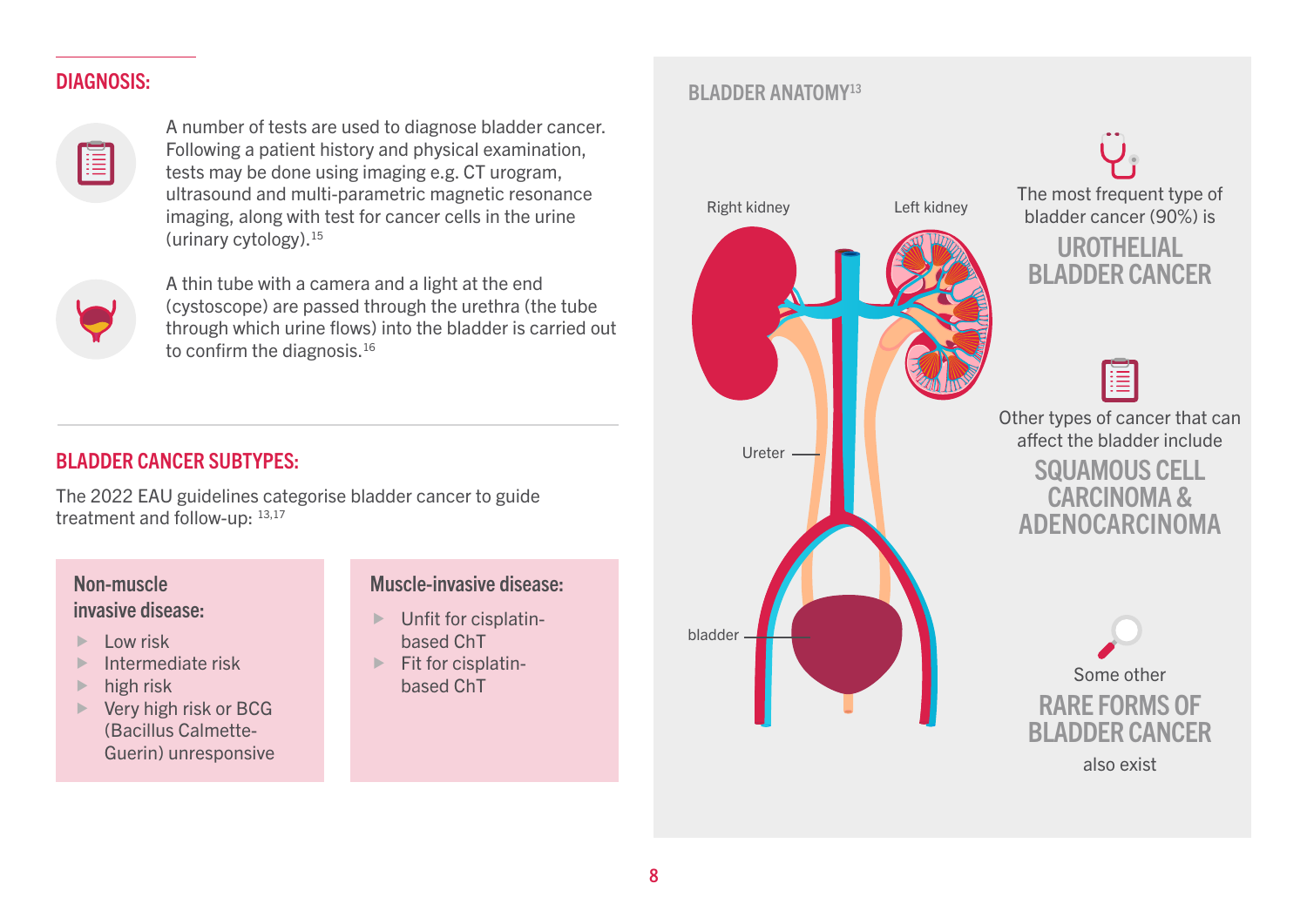#### <span id="page-8-0"></span>TREATMENT:

#### TREATMENT OF BLADDER CANCER IS GUIDED BY TYPE (NMIBC OR MIBC) AND RISK CATEGORY. 18

#### Immunotherapy (i.e. Bacillus Calmette-Guerin – BCG)

- $\blacktriangleright$  Non-muscle invasive bladder cancer (NMIBC)
- $\blacktriangleright$  Muscle-invasive bladder cancer (MIBC)

#### Radiotherapy (including radiosensitiser)

- Early stage
- After TURBT surgery
- For those who cannot have chemotherapy

#### Transurethral laser surgery

- $\blacktriangleright$  Non-muscle invasive bladder cancer (NMIBC)
- $\blacktriangleright$  Followed by adjuvant intravesical chemotherapy or immunotherapy

 After TURBT [transurethral resection of a bladder tumour] it's like peeing shards of glass **77** 

#### Radical cystectomy

 $\blacktriangleright$  If the cancer is larger or is in more than one part of the bladder

#### Surgical removal

 $\blacktriangleright$  Muscle invasive bladder cancer

#### Neoadjuvant and adjuvant chemotherapy

Muscle invasive bladder cancer and low-grade non-muscle invasive bladder cancer

#### PROGNOSIS VARIES DEPENDING IN THE STAGE AT WHICH BLADDER CANCER IS DIAGNOSED:19,20

 $\blacktriangleright$  The proportion of people who survive for five years or more after diagnosis ranges from around 80% for people with stage 1 cancer to around 10% for patients with stage 4 cancer.



STAGE 1 means the cancer has started to grow into the connective tissue under the lining of the bladder.



At STAGE 4 the cancer has spread to other parts of the body such as the wall of the abdomen or pelvis, or the lymph nodes.



Patients who are diagnosed early are likely to live longer than those diagnosed later. Some evidence suggests that a three-month delay in diagnosis doubles the risk of death for people with bladder cancer.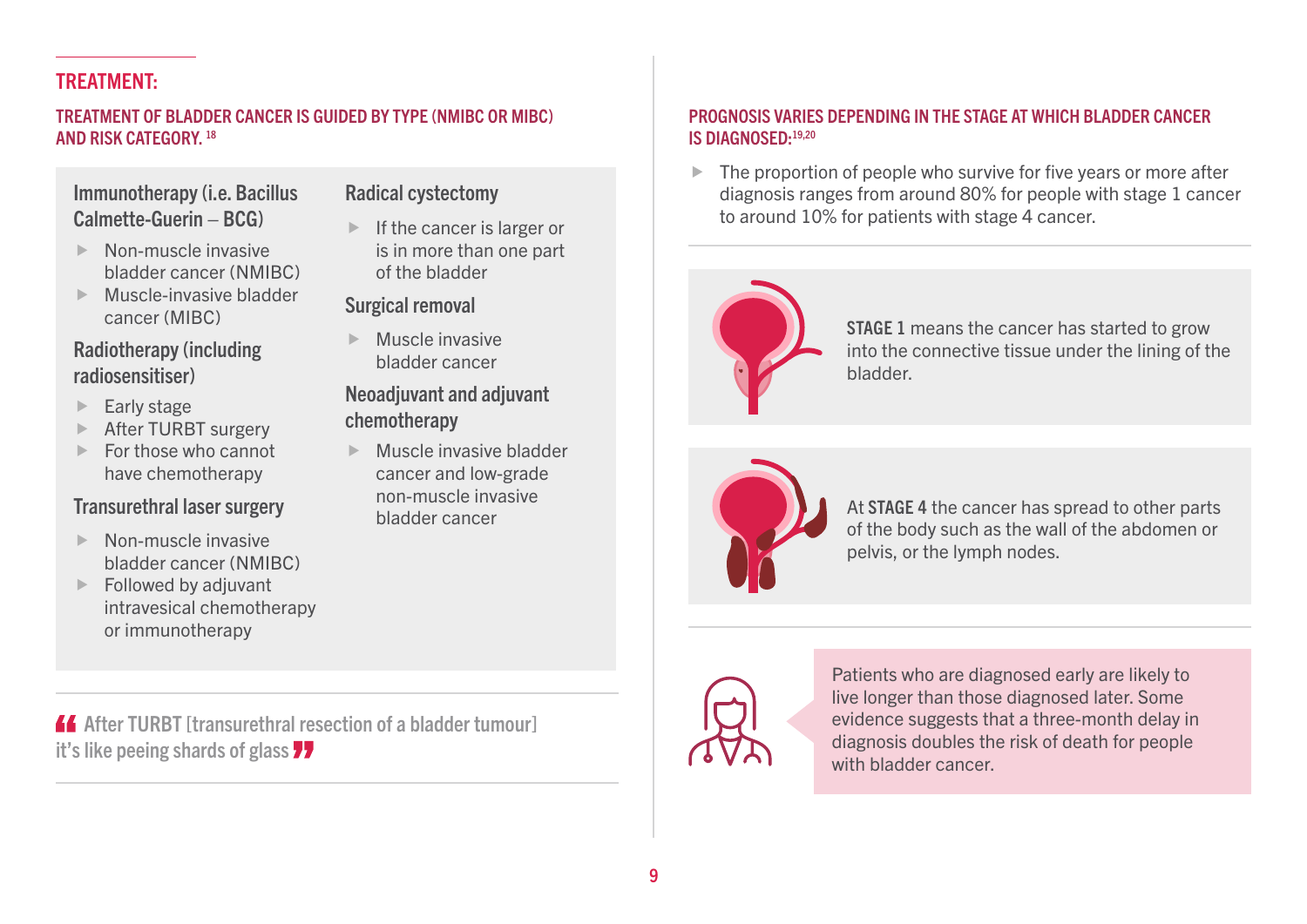## <span id="page-9-0"></span>ABOUT THE RESEARCH





...who had been invited to take part was completed in five countries (USA, France, UK, Spain and Germany).\*





In addition, 21 in-depth one-hour interviews were conducted during with the following participants:

USA:  $\&$  4 PATIENTS  $\&$  3 CARERS France:  $\hat{\mathbb{S}}$  3 PATIENTS  $\hat{\mathbb{S}}$  3 CARERS UK:  $\bigotimes$  4 PATIENTS  $\bigotimes$  4 CARERS

In total there were 5 male and 6 female patients and among caregivers 3 were male and 7 female. The patients were diagnosed 2–4 years previously with the exception of 1 more recently diagnosed.

The reason for conducting the research was to gain insights that will deepen understanding of disadvantage in bladder cancer for patients and their caregivers. Specifically:

Understand if and how this stigma exists within the bladder cancer community

Is our understanding of it mirrored by patients and caregivers or do they talk about it differently?

Understand what stigma is, how it manifests itself, and what different types of stigma there are

Explore how stigma evolves over the course of the disease

Differences, tensions and opportunities in the varying experiences and emotions of patients and families, at these key moments

Similarities and differences across the markets and patient types, where statistically available رگ

Start to explore patients' and caregivers' solutions to stigma and their wish list for change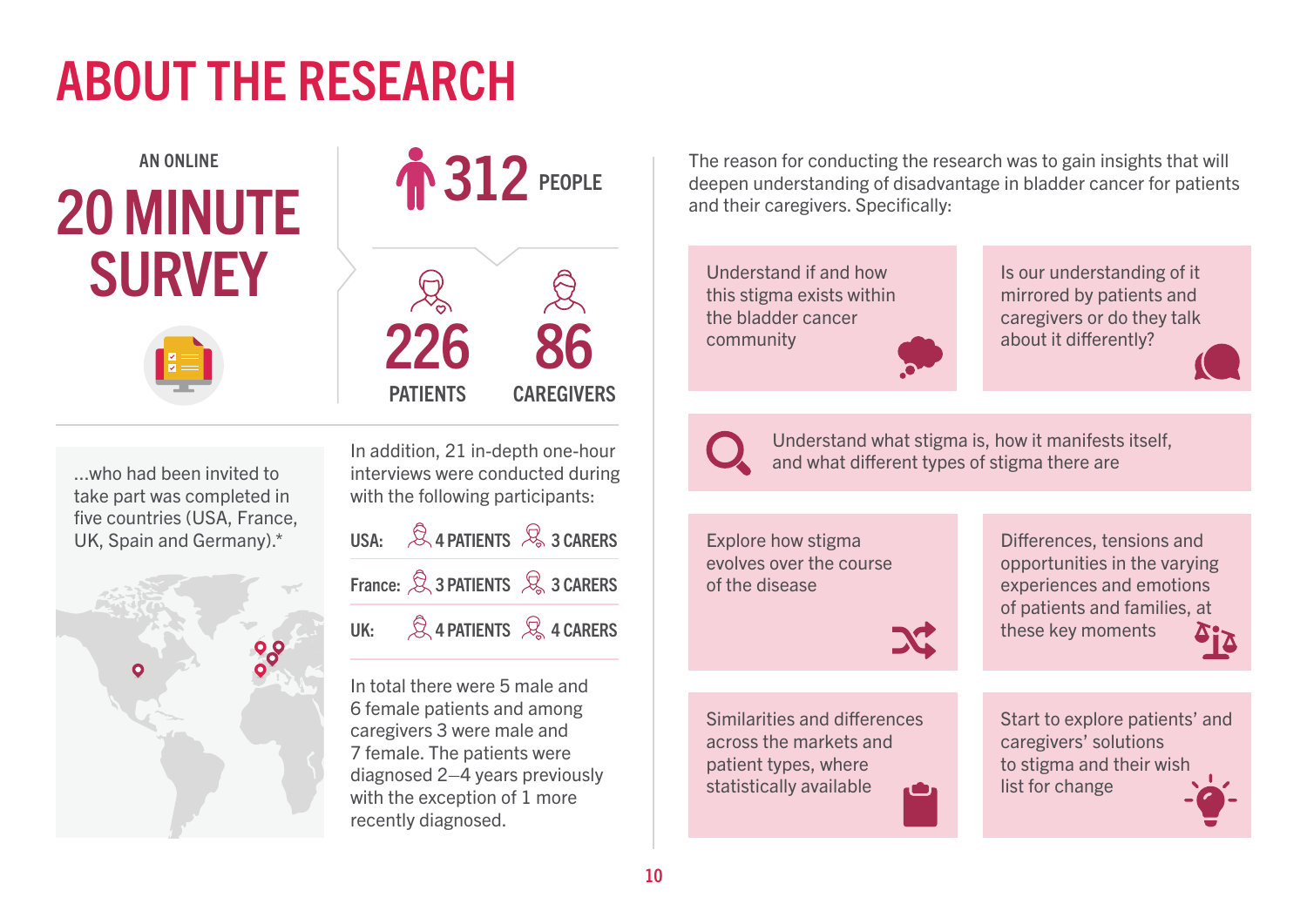## <span id="page-10-0"></span>IMPORTANT RESEARCH FINDINGS

People living with bladder cancer feel disadvantaged by their experience of cancer. They have a feeling of selfstigma towards their disease, since they have to face their own feelings embarrassment and self-blame2

People living with bladder cancer are often embarrassed about their disease; they feel dirty and unclean and some dread appearing weak – mainly in the case of incontinence due to surgery. Patients experience trauma in needing to urinate maybe 30 times a day, often painfully and with little notice.<sup>2</sup>

 $\blacksquare$  I see myself through the eyes of others and I am eyes of others and I am somehow smaller. somehow smaller.

 She's more of an enemy She's more of an enemy to to bliv sinore of all energy to herself, almost punishing herself<br>**Hall** 

 $\blacksquare$  I've made excuses in meetings – oh I've had too many coffees this morning! – when I'm pitching business people make decisions on prejudices, so I have to keep the focus on business. There's potency in being a male and impotency from physical problems.

 $\blacktriangleright$  Internalised views, such as self-blame (reported to be experienced sometimes by 22%), impaired self-esteem (21% said they feel ashamed sometimes and 19% reported feeling their illness sometimes disgusts them) and poor body image, are among the negative experiences that affect how people living with bladder cancer live their lives with 68% saying they had a severe or moderate impact.2

Caregivers were more likely to call out more self-blame, feelings of judgement and unfair treatment by others: 30% said that patients sometimes blamed themselves for their illness and 29% said patients feel judged sometimes. It may be that because caregivers are observing they can have a more objective view of the situation patients find themselves in.2



52%

95%

of patients aged 18-39 : "I felt my family, friends or colleagues have been embarrassed by my illness"



of younger patients: "I unfortunately have mental health issues"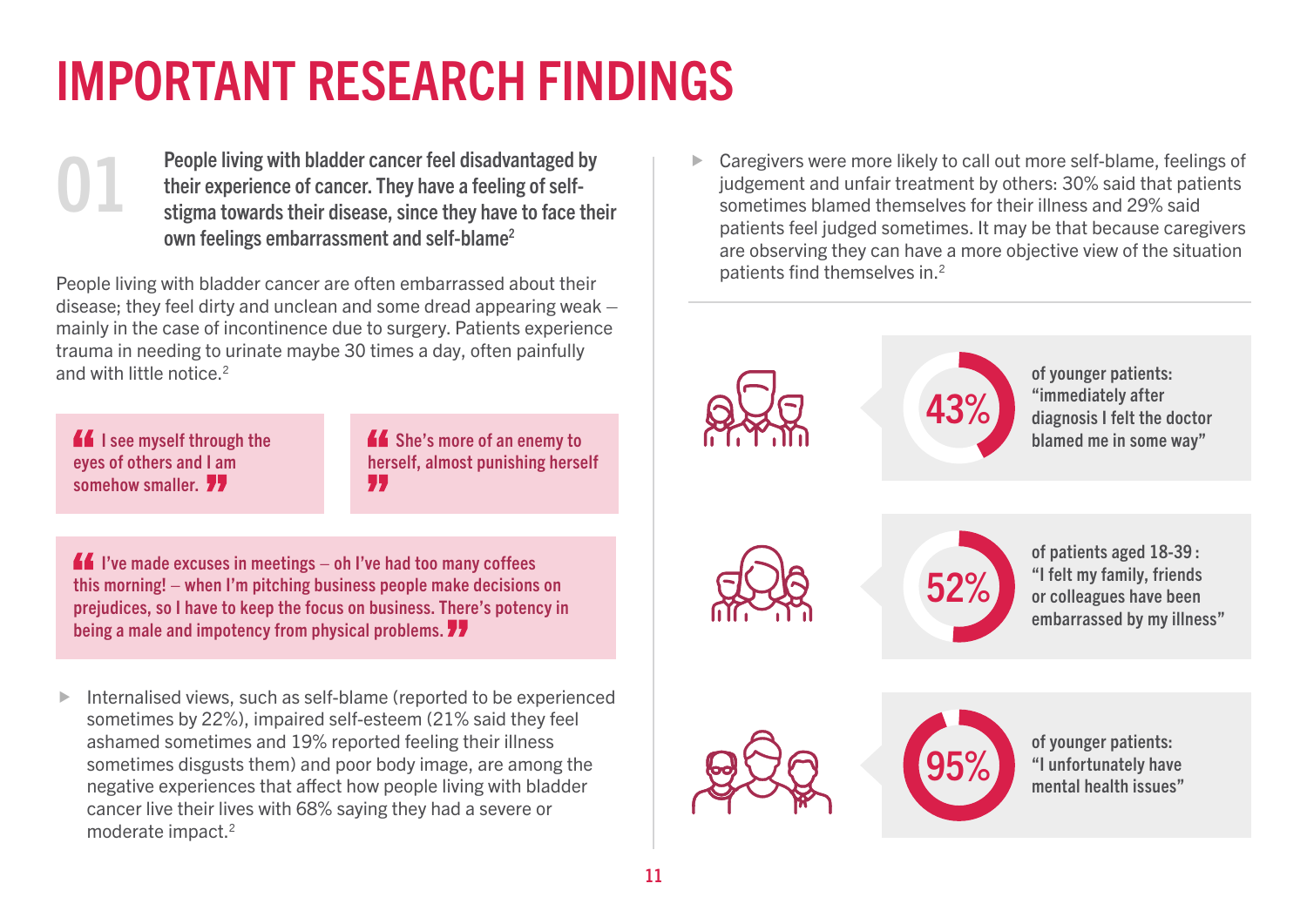



CAREGIVERS CALL OUT MORE SELF-BLAME, FEELINGS OF JUDGEMENT AND UNFAIR TREATMENT BY OTHERS – AS OBSERVERS, THEY MAY SEE MORE THAN PEOPLE LIVING WITH BLADDER CANCER2

> I don't know how to deal with it  $77$

 Oh look grandpa is wearing nappies 77

**44 As neighbours, we** used to be really close, but not any more 77

**"** If Why doesn't she give up smoking? **77** 



*K* Our sex life is very different  $\sqrt{ }$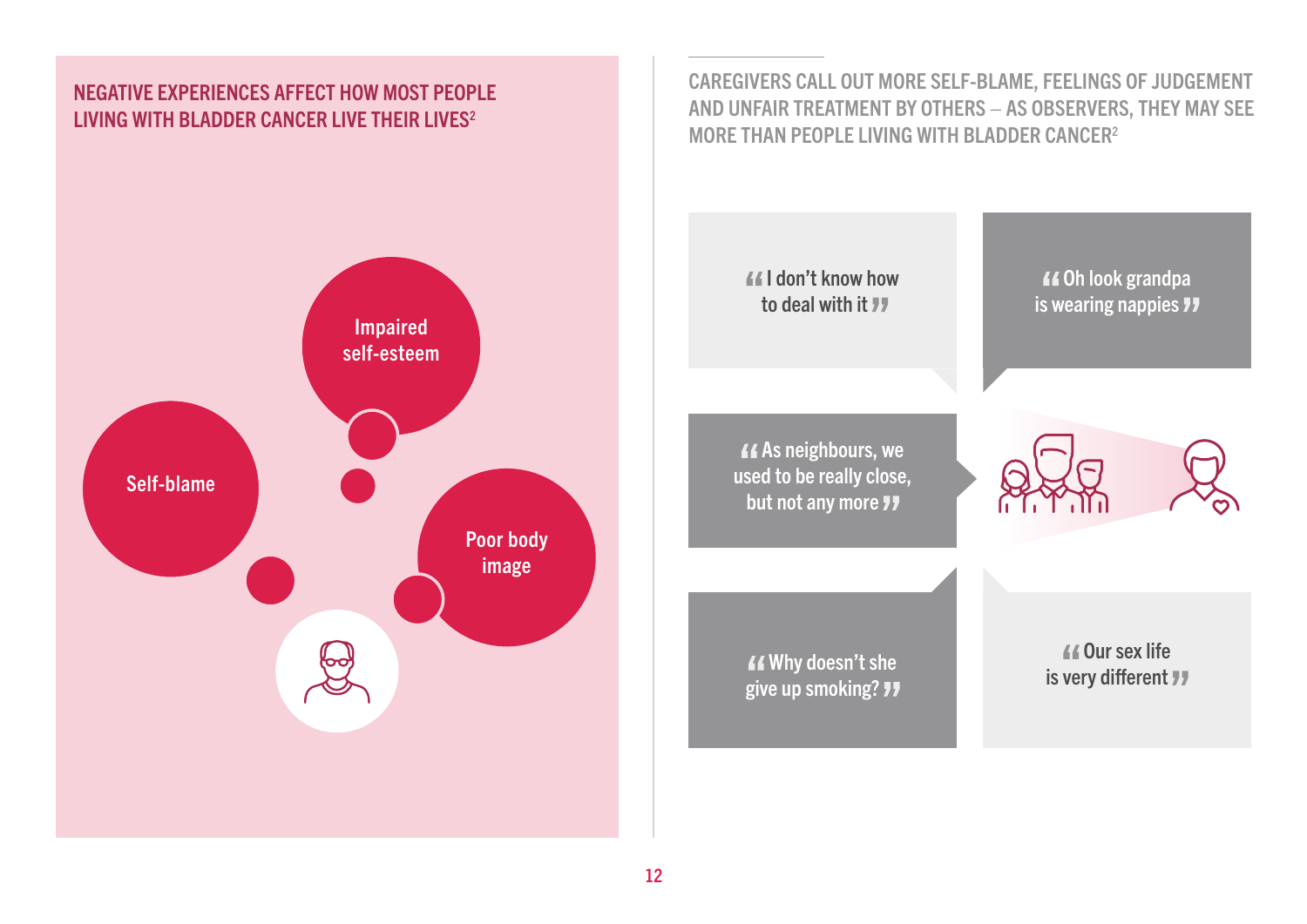

of bladder cancer is caused by smoking, but the majority occur in non-smokers with other risk factors  $6$ 



Unfortunately, partly due to smoking and other preventable risk factors, most people living with bladder cancer feel that other people blame them for their illness; this feeling extends to their significant other, for example 16% said their immediate family were embarrassed by their illness.<sup>2</sup>

Expressions of self-stigma, such as feelings of being judged and blame by friends and doctors, can emerge soon after diagnosis and increase slightly as the bladder cancer journey progresses<sup>2</sup>



of patients agreed with the statement "At times I blame myself in some way for my illness". However, these feelings were expressed more frequently by younger patients with 59% agreeing that they felt in some way to blame.<sup>2</sup>

Looking at specific dimensions of self-stigma it appears that some aspects did improve over time after diagnosis. For example:2

Those who agree they had good self-esteem increased from 60% immediately after diagnosis to 68%

For patients aged 18-39 years 59% felt positive about how their body looked immediately after diagnosis, which rose to 71% over time

People who had a cystectomy had a particularly bad experience but around three-quarters felt that now they had good selfesteem (75%) and felt positive about how their body looked (71%) compared with immediately after diagnosis (64% and 60% respectively).

**K** Smoking just seems to be a scapegoat because it's so socially unacceptable now 77



**If I** was told it was because I smoked. My doctor immediately said 'you smoke and that's why you have bladder cancer 77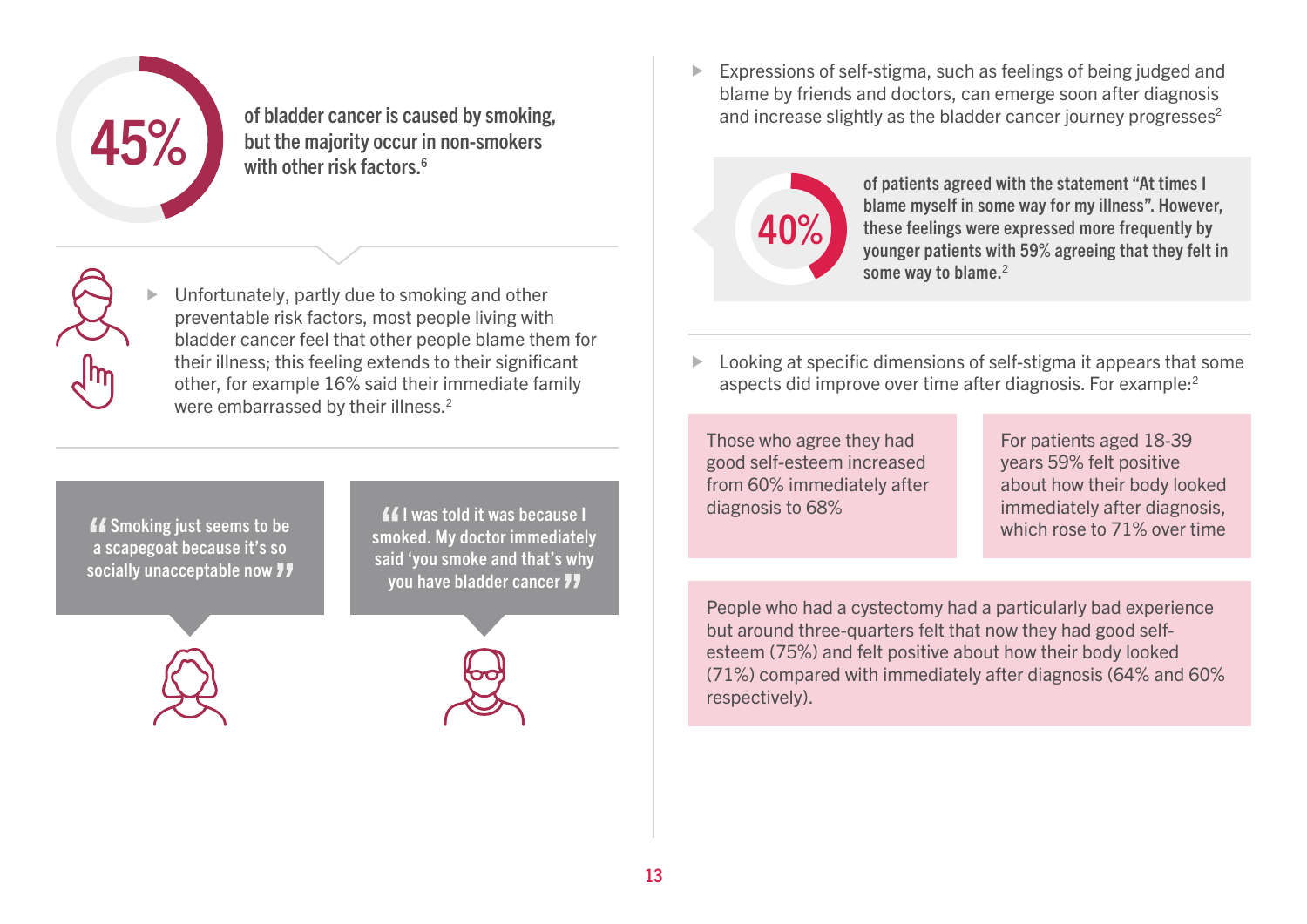

After diagnosis, some people (31%) living with bladder cancer perceive family and friends apportioning blame and not expressing any more sympathy than doctors.2



#### MOST PEOPLE LIVING WITH BLADDER CANCER SAY THE FOLLOWING INFLUENCE THEIR REDUCED INVOLVEMENT IN ACTIVITIES:2



In general, people living with bladder cancer can rely on strong levels of sympathy throughout their journey. Nevertheless, people living with bladder cancer aged 60 years and older report a drop in the sympathy they feel from those around them; immediately after diagnosis 98% agreed that they felt people around them were sympathetic but that fell to 85% over time.<sup>2</sup>



**At the beginning the friends said' we're** here for you' but they don't ask how he is and in the end it becomes radio silence  $\overline{\mathbf{y}}$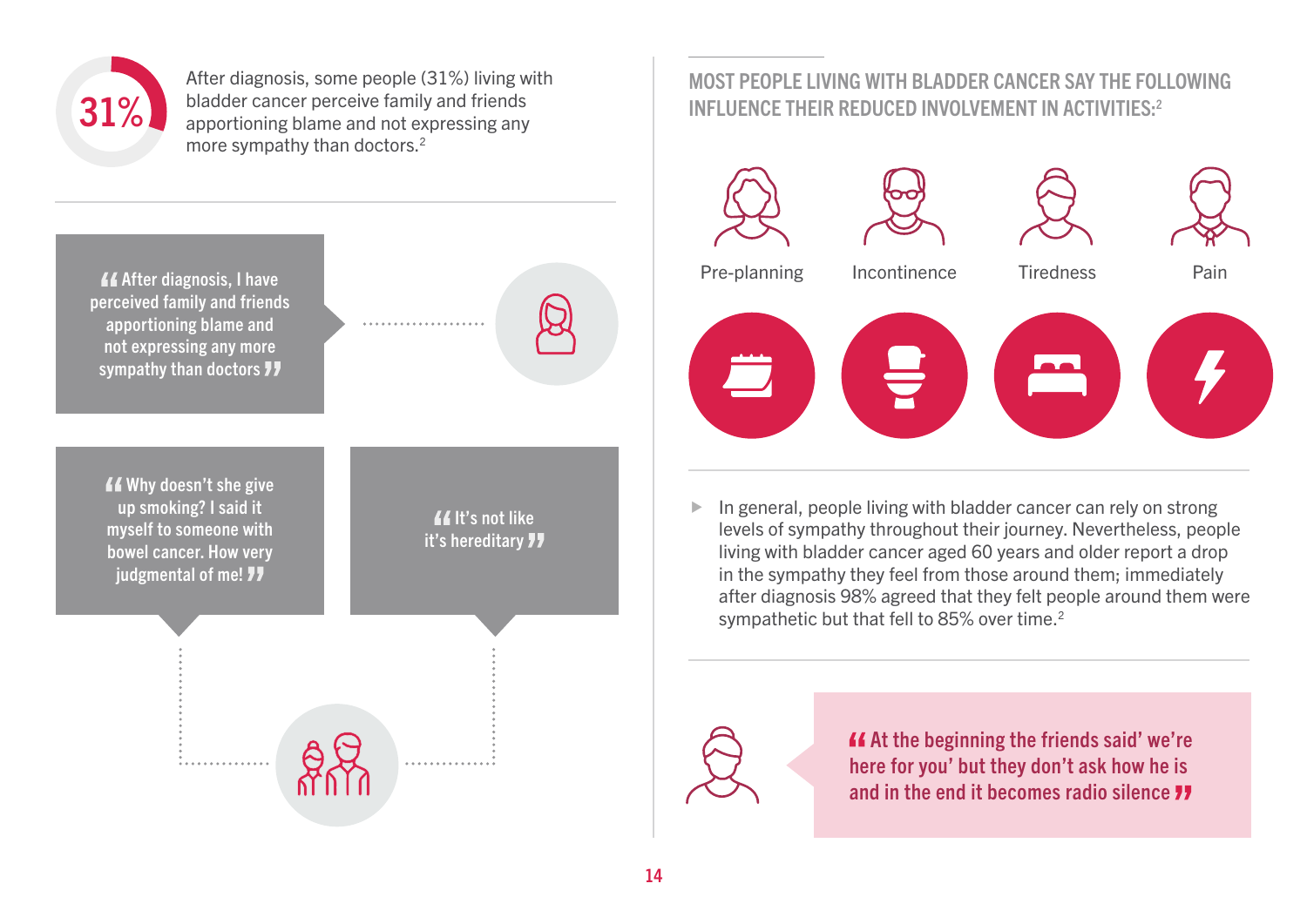02

Younger men and female patients feel and express disease disadvantage more intensely, since bladder cancer has a low public profile and more typically affects older men (the hidden majority) who tend to be more resigned to their disease $2$ 

Some younger and female patients are angry and are devastated by what's happened – this group experience more disease disadvantage.<sup>2</sup>

**11** This is an old man's disease that young women and children don't get.

A DIAGNOSIS OF BLADDER CANCER ALSO IMPACTS ON HOW PEOPLE DESCRIBE THEMSELVES:2



Around a quarter of respondents were more likely to describe themselves as lonely (25%), isolated (25%) or depressed (24%) after diagnosis compared with before they were diagnosed.



Between a quarter and a third of patients were less likely to describe themselves as fun (29%), active in my community (27%) or as an organiser (27%).

Lack of awareness (e.g. little public discourse) of bladder cancer contributes to poor understanding and people living with bladder cancer's experiences of isolation<sup>2</sup>

The typical bladder cancer patient is diagnosed at 73 years.<sup>1</sup> Although they are 'the bulk of the iceberg', they are less likely to be in public and social situations and remain relatively hidden.

**44** Now we don't go out so much, but that was already changing anyway. **77** 

**14** I don't think it's unusual. It happens frequently in older people.

#### DISEASE DISADVANTAGE



Older people living with bladder cancer are less likely than younger people to report that disease disadvantage affected how they live their lives: 75% of those aged 18–39 years compared with 44% of those over the age of 60 years saying negative experiences had a moderate or severe impact on how they lived their lives.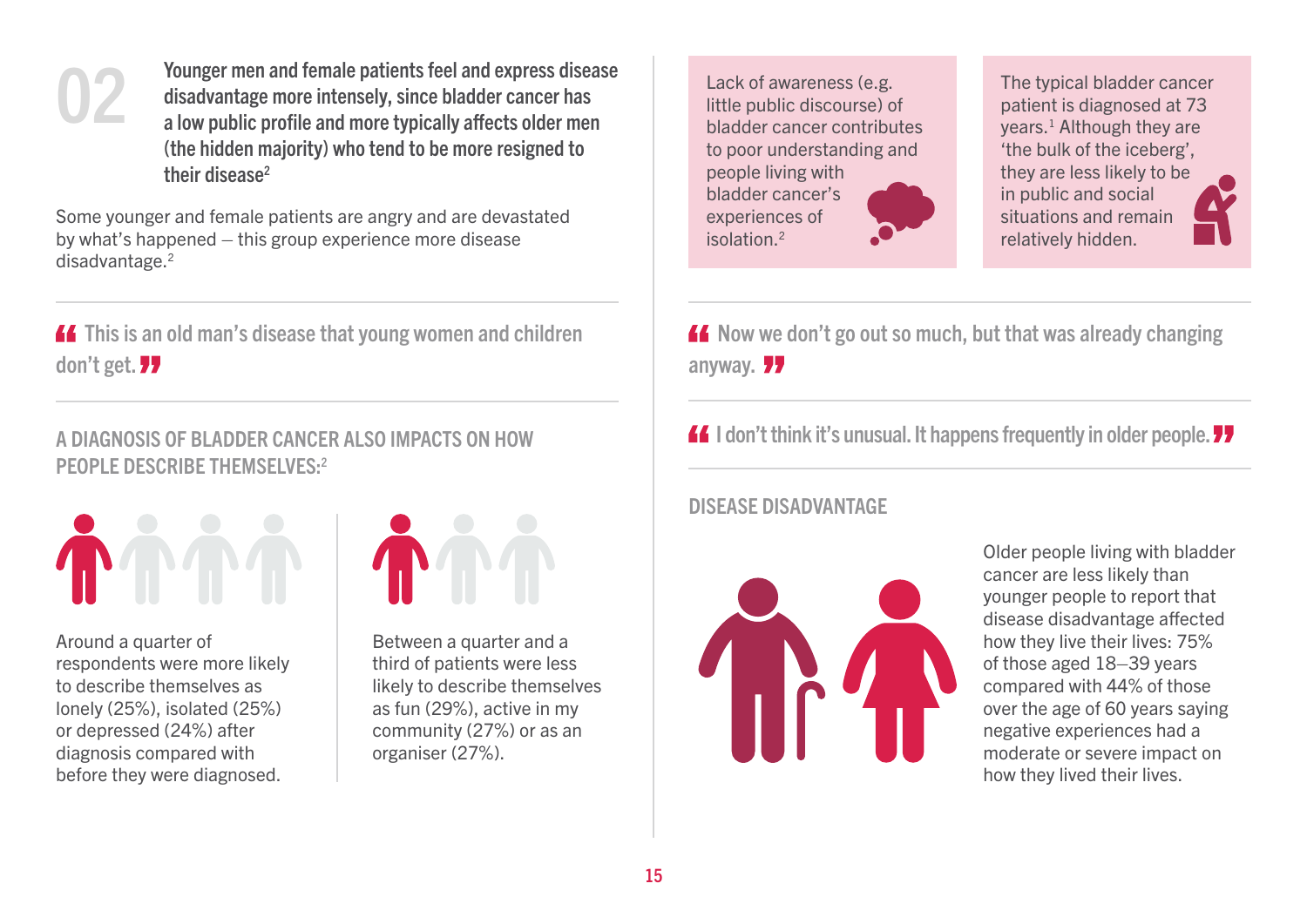

Many people living with bladder cancer feel disease disadvantage for the entire length of their journey, from the often delayed diagnosis to surgical treatment to palliative care

People living with bladder cancer often report significant diagnostic delays, which may cause avoidable disease progression:2

- $\blacktriangleright$  People with early bladder cancer are at a disadvantage from the ambiguous initial symptoms, which may be misdiagnosed as urinary tract infections or inappropriately referred (e.g. to a gynaecologist).
- $\blacktriangleright$  Delayed or missed diagnoses can undermine the 'alliance' between people living with bladder cancer and HCPs (nurses, GPs, urologists).

**KKeep going to your GP / Primary Care Provider.** You have to shout loud. **77** 

Definitive (potentially curative) treatment (e.g. radical cystectomy) can be life-altering and distressing and leave people living with bladder cancer facing potential embarrassing consequences (e.g. leaking stoma bag)



of people living with bladder cancer say bladder surgery influenced<br>
91 reduced involvement in activities

Uncertainty about recurrence can leave people living with bladder cancer and their caregivers facing anxiety, which can disadvantage their ability to take part in activities.<sup>2</sup>



53% of patients say they cannot mentally bring themselves to do activities that involve seeing colleagues socially any more compared with 38% who say they cannot physically undertake such activities.2



Some people living with bladder cancer feel that disease management tends to be focused on surgery, with less interest shown in the practical and psychological disadvantages associated with the operation.2

Cystectomy can affect other organs, including those associated with sexual activity and identity (e.g. penile shortening following radical cystoprostatectomy and a hysterectomy - removal of the uterus, ovaries and part of the vagina)23. This can have emotional as well as physical after-effects:2



of those who had had bladder removal surgery agreed their sex life had reduced significantly since diagnosis compared with 47% of those with bladder cancer who had not had surgery.

# 64%

of men who had had bladder removal surgery agreed they experienced erectile dysfunction far more than before their diagnosis compared with 45% who had not had surgery.

# 61%

However, on a positive note, 61% of those who had had bladder removal surgery agreed that their relationship had grown stronger since diagnosis compared with 47% of those who had not had surgery.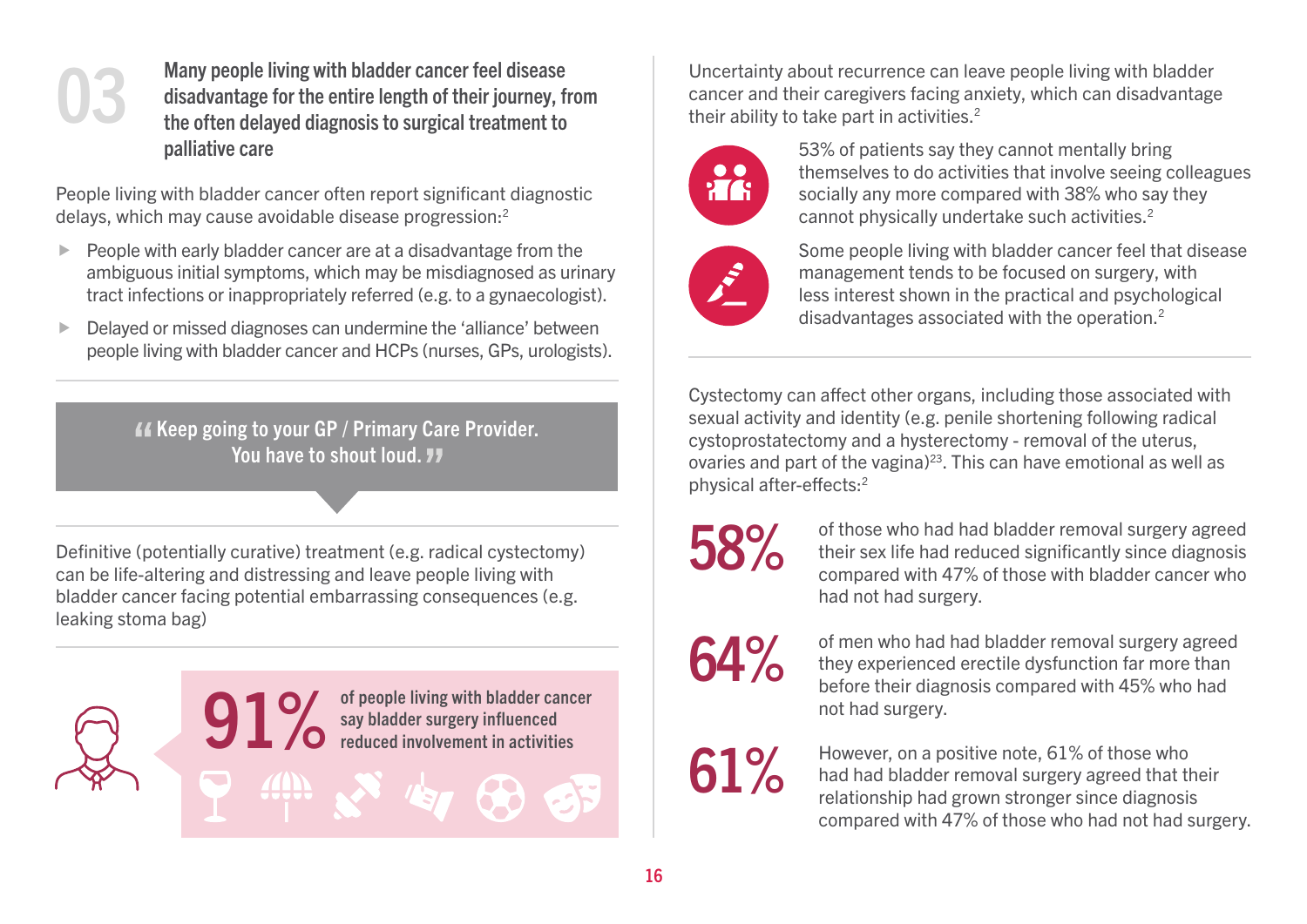

Disease disadvantage doesn't just affect people living with bladder cancer – their caregivers experience a significant impact on their persona and activities as well as considerable mental health issues, including depression and anxiety which affects up to 16% of patients and up to 23% of caregivers.<sup>2</sup>

Caregivers find themselves in a surprising situation that means they are typically unprepared for the changes in life following a bladder cancer diagnosis.<sup>2</sup>



themselves as feeling lonelier now than before the diagnosis, compared with 25% of people living with bladder cancer.<sup>2</sup>

the disease has had on their lives. The figure rises to 50% among younger caregivers.<sup>2</sup>

CAREGIVERS SHOULDER THE DISADVANTAGE OF A LARGELY HIDDEN BURDEN OF THEIR MENTAL HEALTH ISSUES THAT FOLLOW OR ARE EXACERBATED BY A DIAGNOSIS OF BLADDER CANCER AND EXTRA RESOURCES ARE NEEDED TO SUPPORT CAREGIVERS.

 I'm mindful of the toll it's taken on me too 77

**If It was tough on me too.** My employer couldn't understand why I also had to take time off for all the appointments  $\overline{J}$ 

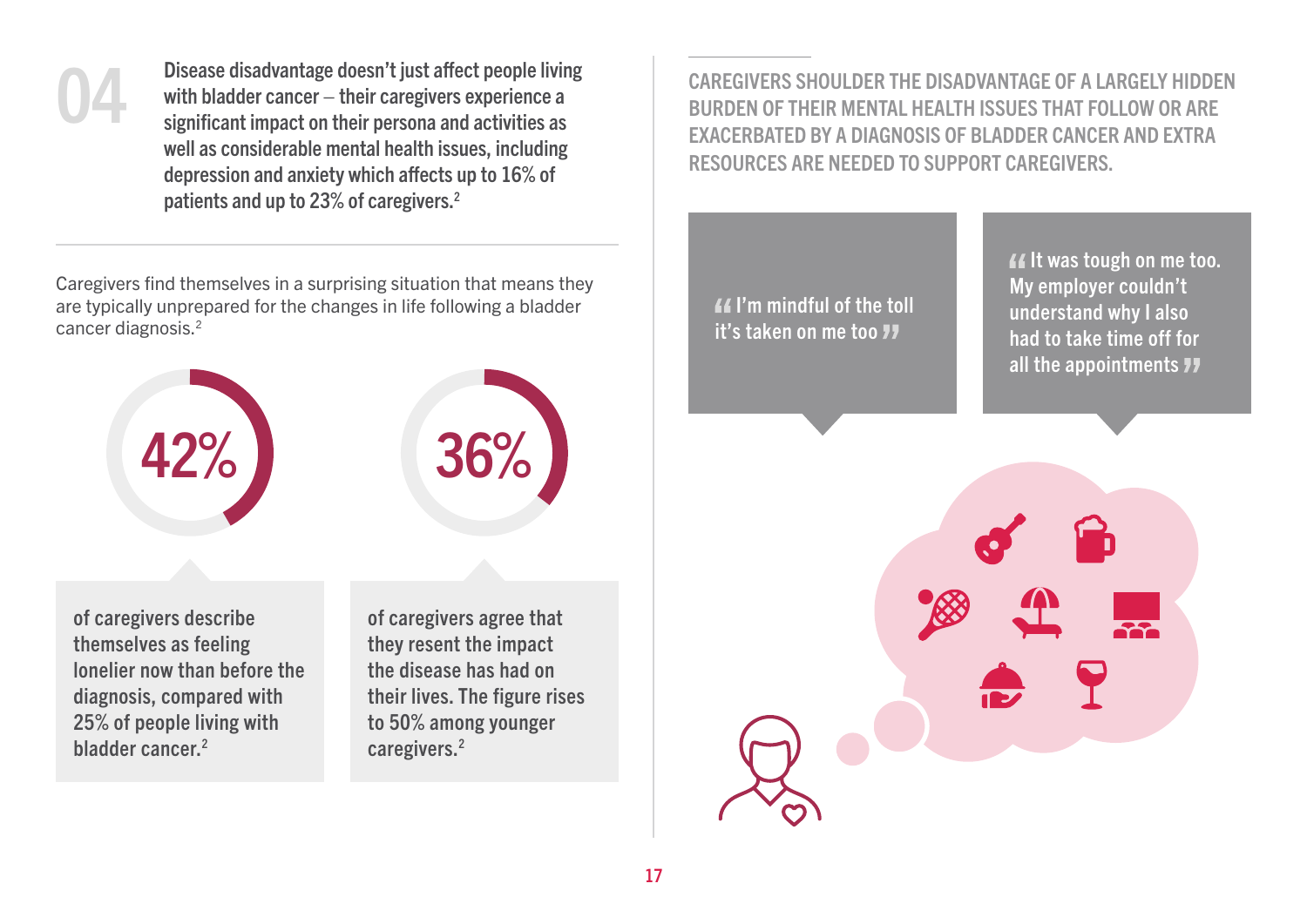MENTAL BARRIERS ARE MORE LIKELY TO LIMIT SOCIAL, OUT OF HOME ACTIVITIES BUT ALSO LIMIT LONE PURSUITS

**If is a hamster on a** wheel. No end in sight 77

 I sometimes blame myself for my illness 77

## PATIENT THE RESERVED OF THE CAREGIVER

**If I wish there was a way** for her to talk to other people like her; to get some psychological support for her and her family

**If It breaks my heart. She** was so upset, beside herself. I said I can change the bed, you don't need to apologise. She's always apologising.



**44 The** physical part is easier than the mental part 77

**44 Sometimes** I feel ashamed 77

**II** had an absolute breakdown 77

If It's very degrading for her

 Some days he couldn't even leave the bedroom… Mentally I had to help him, he almost gave up 77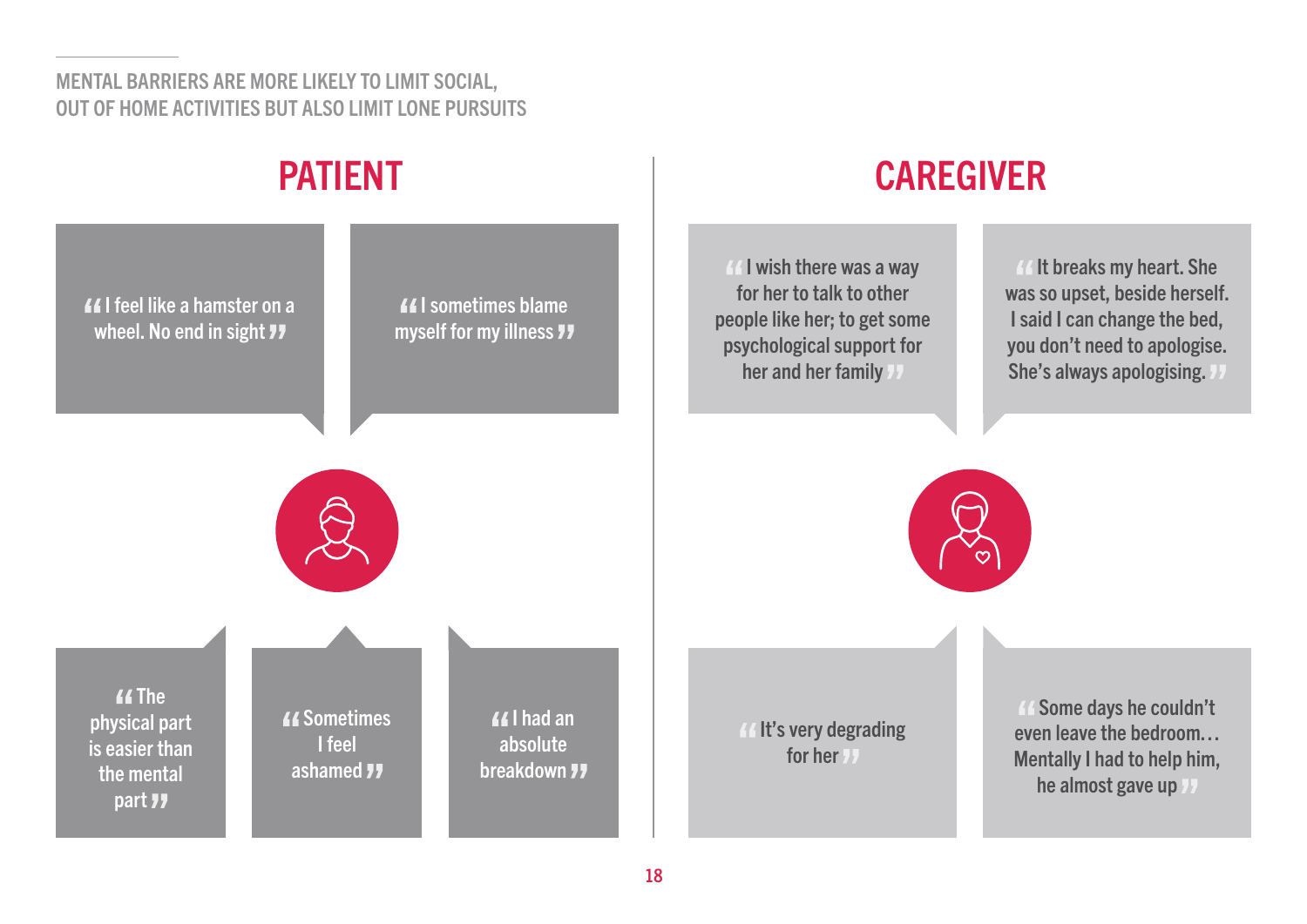Caregivers said there were things that would have a positive impact, especially training and advice. For example:<sup>2</sup>



Advice on how to help them manage their pain –<br>TO BE ASSOCIATED WITH SHORTER SURVIVAL.<sup>24</sup> 88% agreed



Tips on how to talk to doctors and nurses and what question to ask – 86% agreed



Training and advice on how to look after a cancer patient in general – 85% agreed



Advice on how to keep them feeling positive and avoiding depression – 85% agreed



extremely depressed of caregivers (74% of patients) see emotional or the contract of the caregivers (74% of patients) see emotional or psychological support from family was seen as very important or extremely important



of caregivers rated emotional or psychological support from friends as very or extremely important



of caregivers (69% of patients) think that practical support from family is very or extremely important<sup>2</sup> THE HIDDEN MENTAL HEALTH BURDEN AMONG PEOPLE LIVING WITH BLADDER CANCER CAN AFFECT PROGNOSIS: ANXIETY AND DEPRESSION IN PEOPLE LIVING WITH BLADDER CANCER SEEMS



 I'm in therapy. That helps tremendously. When I was first diagnosed, I got



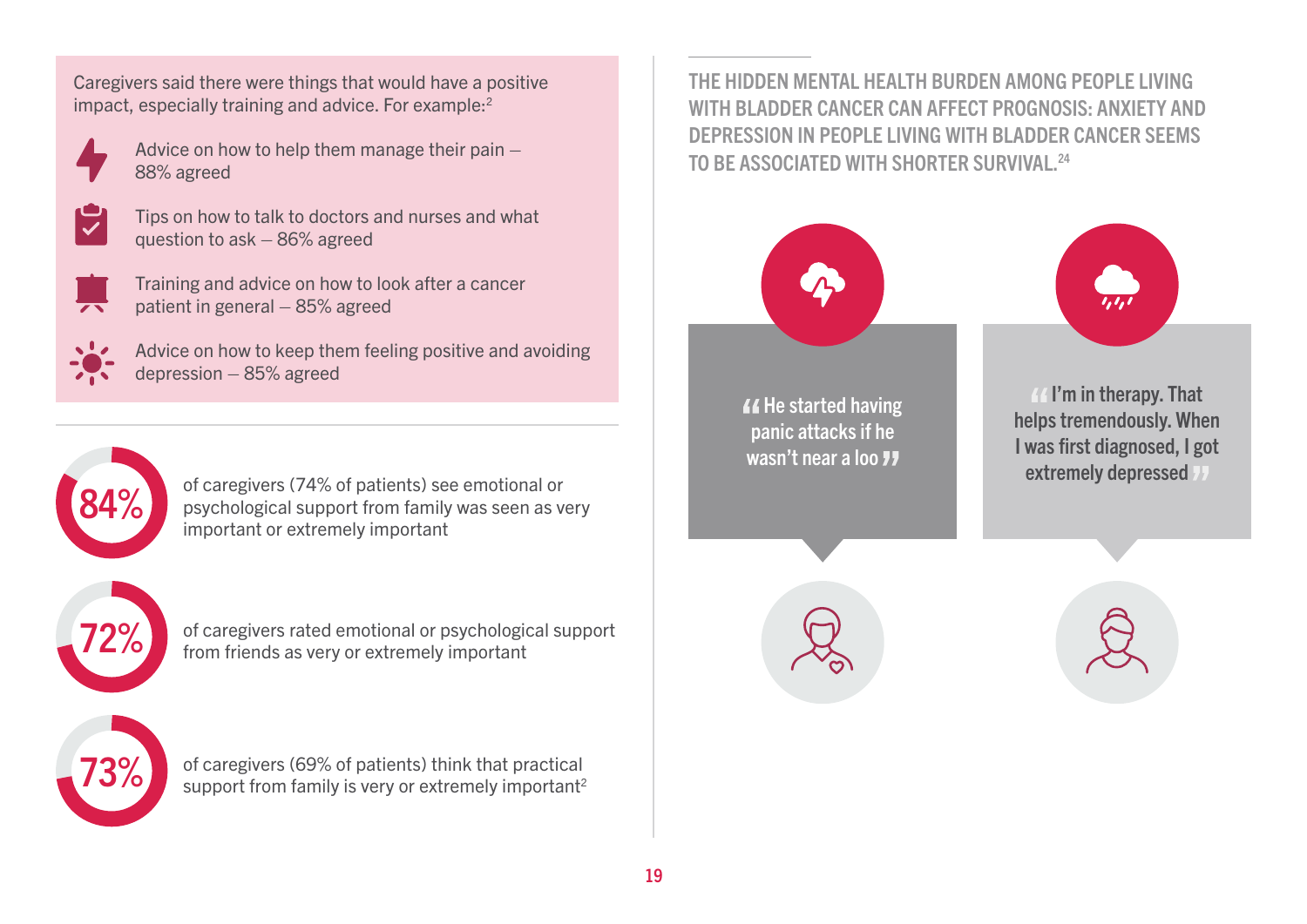SUBSTANTIAL SELF-STIGMA HAS A HUGE IMPACT ON MENTAL HEALTH, FREQUENTLY LEADING TO OR BEING COMBINED WITH DEPRESSION AND ANXIETY, MEANING MANY PATIENTS DO NOT WANT TO PARTICIPATE IN EVERYDAY ACTIVITIES.<sup>2</sup>

**If I** wish there was a way for her talk to other people like her; to get some psychological support for her and for her family 77

 More than half of us (57%) want the chance to talk to other patients – I think this is extremely important

 $\{$  ( $\{$  l think most of us (61%) feel that the opportunity to talk to other people living with bladder cancer is extremely important 77

I also would really like access to emotional or psychological support at the time and after my cystectomy

#### CAREGIVERS MAY FACE THE 'HIDDEN DISADVANTAGE' OF BEING CONTINUOUSLY VIGILANT FOR SIGNS OF RECURRENCE.2

| _______<br>۰ |
|--------------|
| _______      |
| ______       |
|              |

Caregivers may recognise changes that the person with bladder cancer either does not recognise or want to discuss.<sup>2</sup>





of caregivers are less likely to do one or more activities than before diagnosis and more caregivers than people living with bladder cancer feel lonely and isolated<sup>2</sup>

are less likely to go out in the evening and 77% are less likely to leave their home for a few days<sup>2</sup>

In particular, they were less likely to take part in activities that involved: moderate to strenuous activity (61%); leaving home for several days (77%), or getting changed (77%)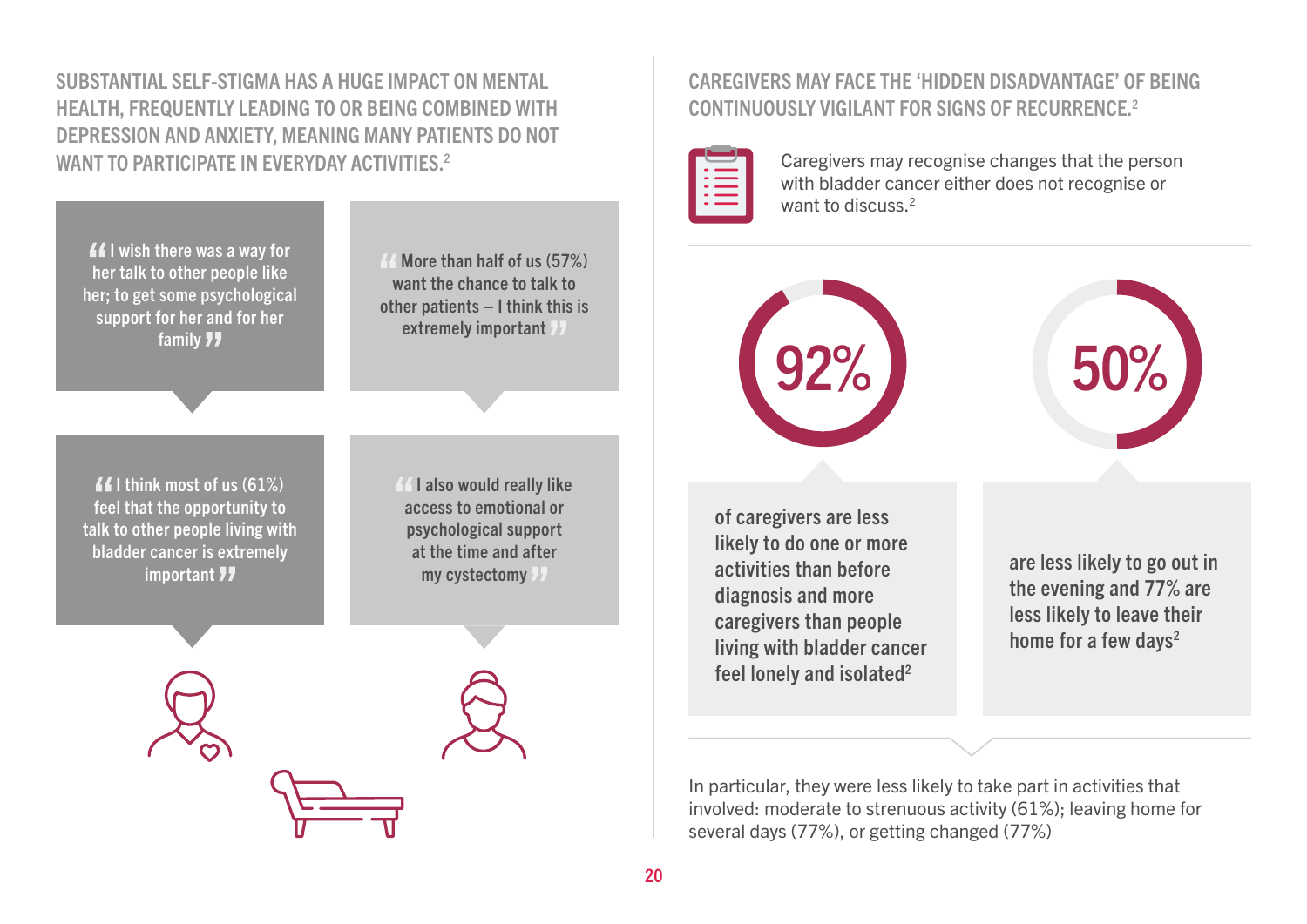**If I** have recognised changes in the person I care for, but he/she does not recognise these changes and does not want to discuss them  $\overline{J}$ 

**If I do believe that many of** us caregivers suffer from mental health issues  $rr$ 

**II** find it uncomfortable to deal with – it's so personal 77

**II** am much less likely to do the activities **I** was doing before the diagnosis **77** 

*<u>K</u>* Am I interfering? I don't want to appear patronising. It's maintaining the balance  $\sqrt{ }$ 

CAREGIVER QUOTES CAREGIVER AND THE SOME PEOPLE LIVING SOME PEOPLE LIVING WITH bladder cancer use the experience of living with bladder cancer as an opportunity for personal growth and to strengthen relationships with significant others, which can help overcome the disease disadvantage<sup>2</sup>

> Education and support can help people living with bladder cancer regain control and bolster theirs and caregivers' resilience.2

 $\blacktriangleright$  Information could help people living with bladder cancer take part in discussions and reduce physical needs after cystectomy (e.g. dealing with urinary diversion, fatigue and bowel problems) $25$ 

#### PATIENTS AND CAREGIVERS RATED CHANGES IN SUPPORT AS EXTREMELY OR VERY IMPORTANT AND WOULD LIKE TO SEE THE FOLLOWING:2

|                                                                                    | <b>PATIENTS</b> | <b>CAREGIVERS</b> |
|------------------------------------------------------------------------------------|-----------------|-------------------|
| Support and advice for caregivers (e.g.<br>how to care for patients after surgery) | 61%             | 78%               |
| Type of information<br>(e.g. patient-friendly language, etc)                       | 61%             | 63%               |
| Emotional / psychological support<br>(e.g. counselling after surgery)              | 59%             | 77%               |
| Information access (e.g. how to<br>understand the stage of bladder cancer)         | 58%             | 66%               |
| Advice services (e.g. where<br>to join a patient forum)                            | 57%             | 65%               |

05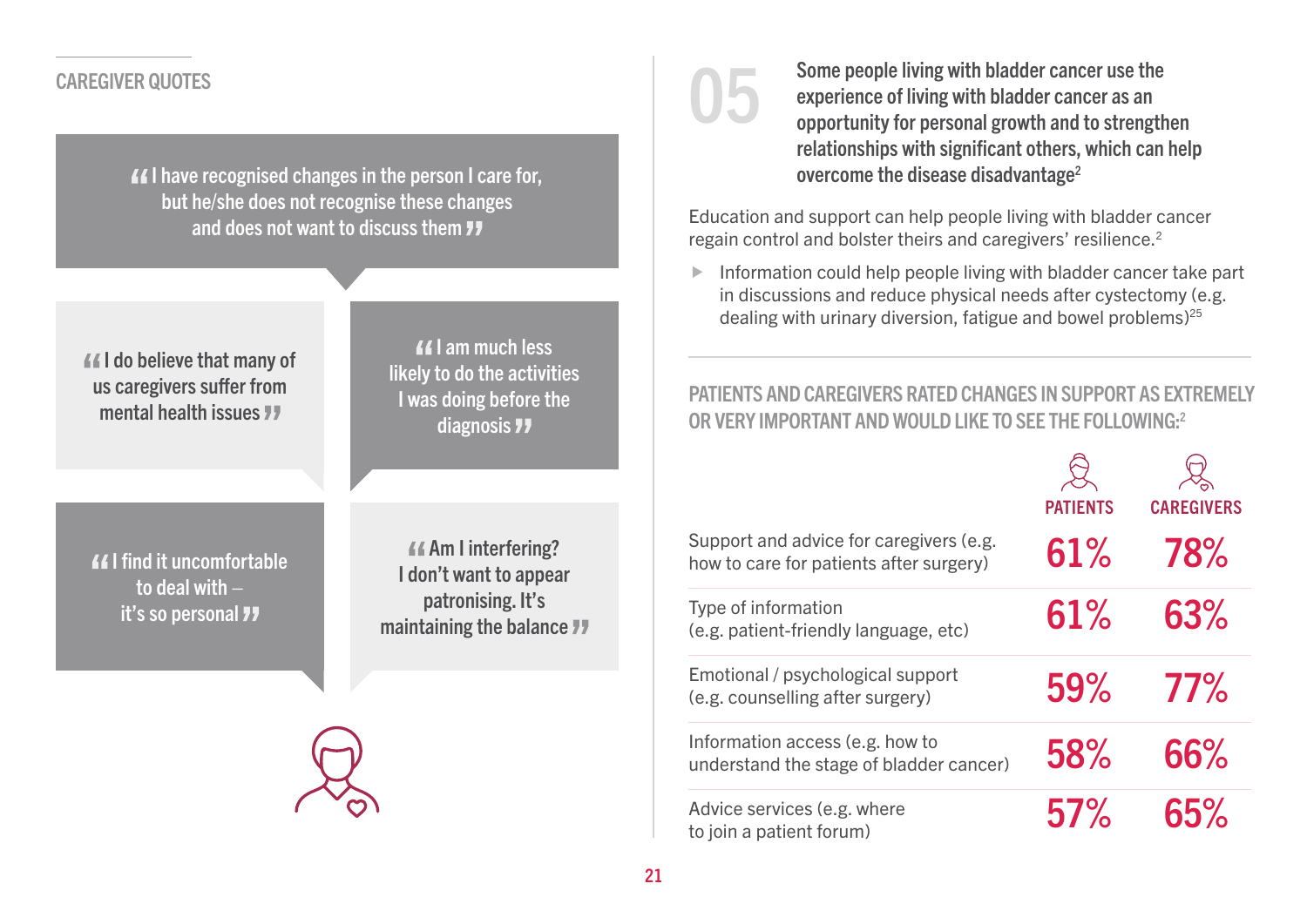CAREGIVERS WANT TRAINING AND ADVICE ABOUT LOOKING AFTER PEOPLE LIVING WITH BLADDER CANCER (E.G. MANAGING PAIN) AND LOOKING AFTER THEMSELVES (E.G. STAYING POSITIVE).<sup>2</sup>

#### CAREGIVER QUOTES

II was very unprepared in every sense for the debilitating life change

I didn't sign up for this and feel isolated and alone



 The person I care for turns to me for support and advice and answers, but I don't have them

**As caregivers we don't** get any advice or training on how to be a caregiver. Where's the handbook?

IMPROVED CAREGIVER SUPPORT IS THE CHANGE THAT MOST PATIENTS (61%) AND CAREGIVERS (78%) WOULD LIKE TO SEE. AND WHEN CAREGIVERS ARE LUCKY ENOUGH TO FIND SUPPORT IT COMES IN THREE FORMS.<sup>2</sup>

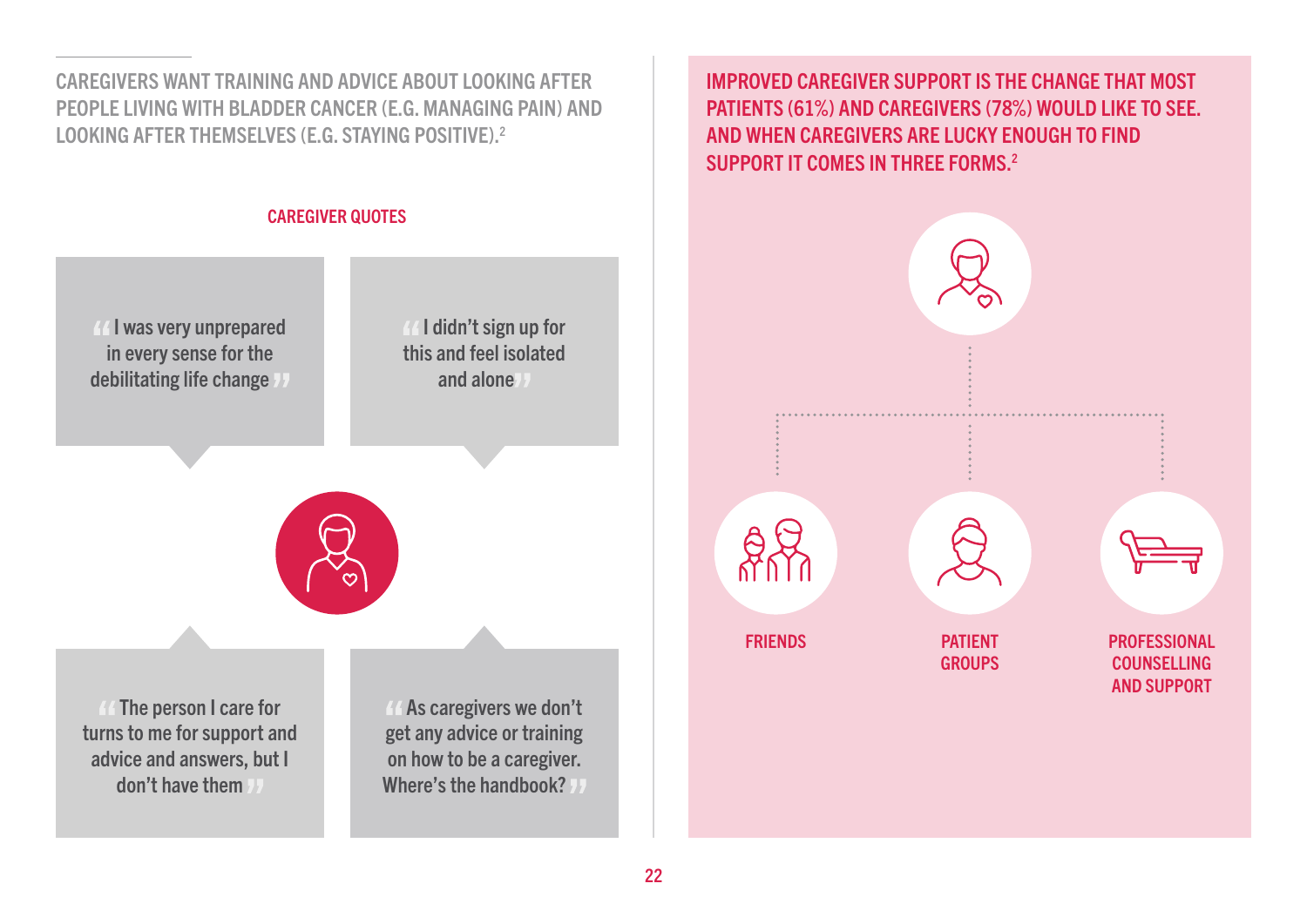#### 52% OF PEOPLE LIVING WITH BLADDER CANCER REPORT THAT THEIR RELATIONSHIP HAS GROWN STRONGER SINCE THE DIAGNOSIS.2



**If** I do feel a change in the balance of our relationship but also a strengthening of our bond 77 OLDER PATIENT

**If I feel that my caregiver** resents the impact this has had on their lives. I've seen a negative change in the dynamic of our relationship. YOUNGER PATIENT



Improved teamwork (the standard of care in many other cancers) between the people living with bladder cancer and the HCPs (nurse, GP, urologist, oncologist) could improve the person's experience.



of patients said that a change in how the medical profession treats people with bladder cancer would be very or extremely important to them. The figure was even higher among caregivers at 67%.<sup>2</sup>



There were regional differences with 72% of patients in the USA and 69% of patients in Spain saying they would like to see a change in how the medical profession treats people with bladder cancer rating it as very or extremely important. In France the proportion was 47%.<sup>2</sup>

**If** It's made my life more rich. I've got a bigger circle of friends that I would've never had. I'm more open to people now. You've got to live your life. **77** 

**If** It's a hello, goodbye, see you in 3 months . It wasn't what we expected. My advice to a urologist ? Be more human, cancer isn't flu. We had a bad feeling, bad explanations, bad dialogue.

**44** The worst part for me was the attitude of the doctor. I dreaded going to that office.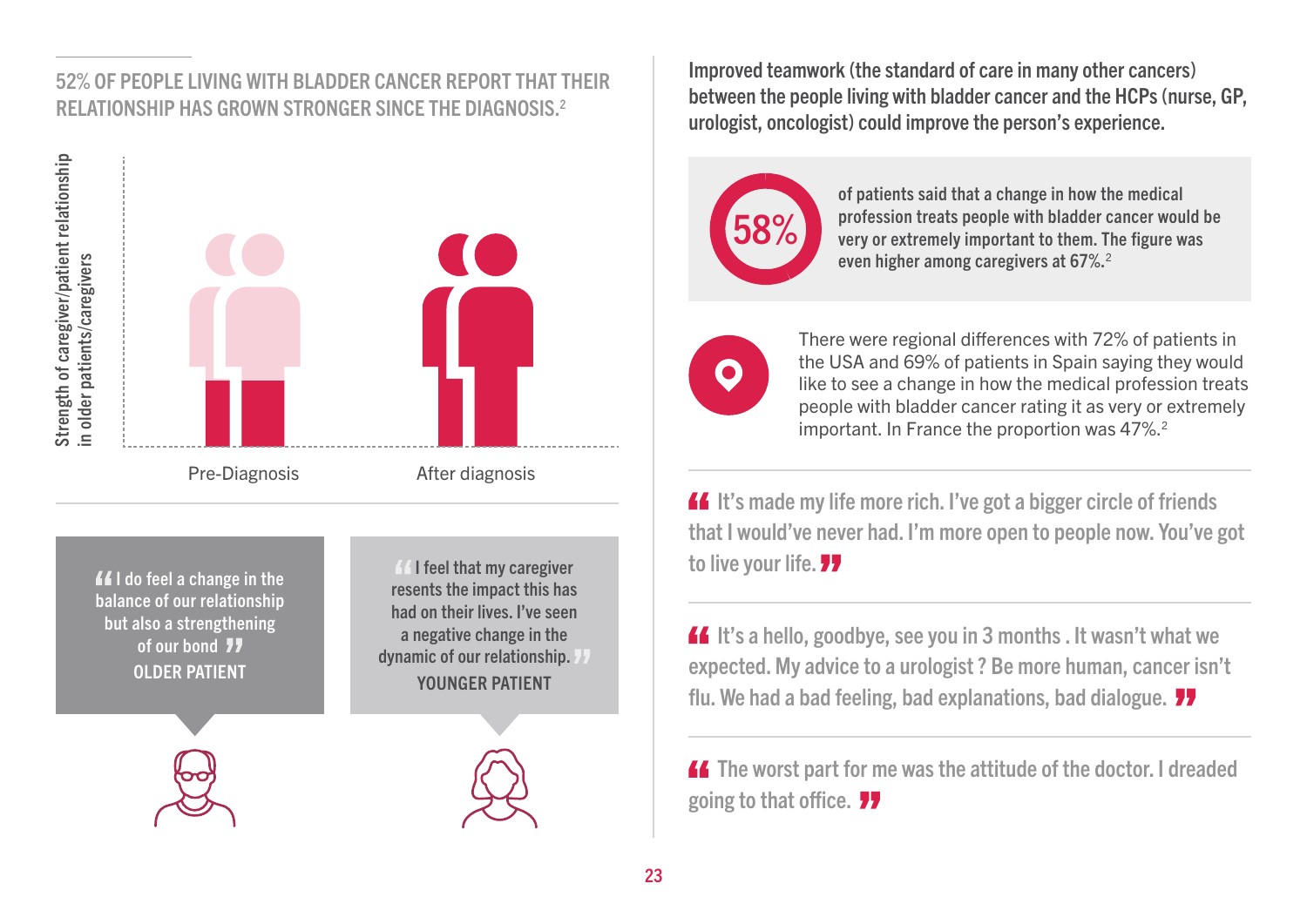## <span id="page-23-0"></span>EXPERT PANEL RECOMMENDATIONS

Those surveyed were the patients and the caregivers living with bladder cancer, allowing us to gain true insights into their experiences and their journey and as such these findings are of high relevance to those currently living with bladder cancer whether they are a patient or a caregiver.

Patients and caregivers clearly feel disadvantaged by their bladder cancer in terms of the impact on them physically and mentally. More needs to be made available to patients in the form of information and psychological support to help them combat feelings of shame, being judged or blamed, and the feeling that friends and family might be embarrassed by the cancer. This is particularly the case for younger patients.

Caregivers must not be forgotten when managing patients with bladder cancer. A diagnosis has a significant impact on the physical and mental wellbeing of caregivers, who also seem to observe more

acutely the effect of the diagnosis on the people they are caring for.

While most patients and caregivers thought healthcare professionals were broadly sympathetic there is still work to be done to improve their relationship with patients and caregivers, particularly in terms of support and advice provided. For example, patients and caregivers would value counselling after diagnosis, advice on how to use and care for a stoma/ostomy bag, emotional or psychological support at the time and after a cystectomy.

Support from the point of diagnosis through the entire treatment journey is absolutely key and could be a way to overcome disease disadvantage. This support must come from doctors, nurses, friends, family and peers, but all these groups need the education and training to understand how best to provide this support.

Professional counselling, including easy access and education around this is something desperately

needed by both patients and caregivers and this may in turn help these two groups with the mental health impact bladder cancer seems to have on many patients and caregivers.

Improving access to tools to help patients and caregivers understand their treatment journey and what the future may hold is fundamental to improving the treatment journey and the experience. Hopefully through urgent interventions, the provision of support from the outset and education to all groups, patients and caregivers will feel encouraged to take part in the activities of everyday life that the rest of us take for granted.

**SUPPORT FROM THE** POINT OF DIAGNOSIS THROUGH THE ENTIRE TREATMENT JOURNEY IS ABSOLUTELY KEY AND COULD BE A WAY TO OVERCOME DISEASE **DISADVANTAGE**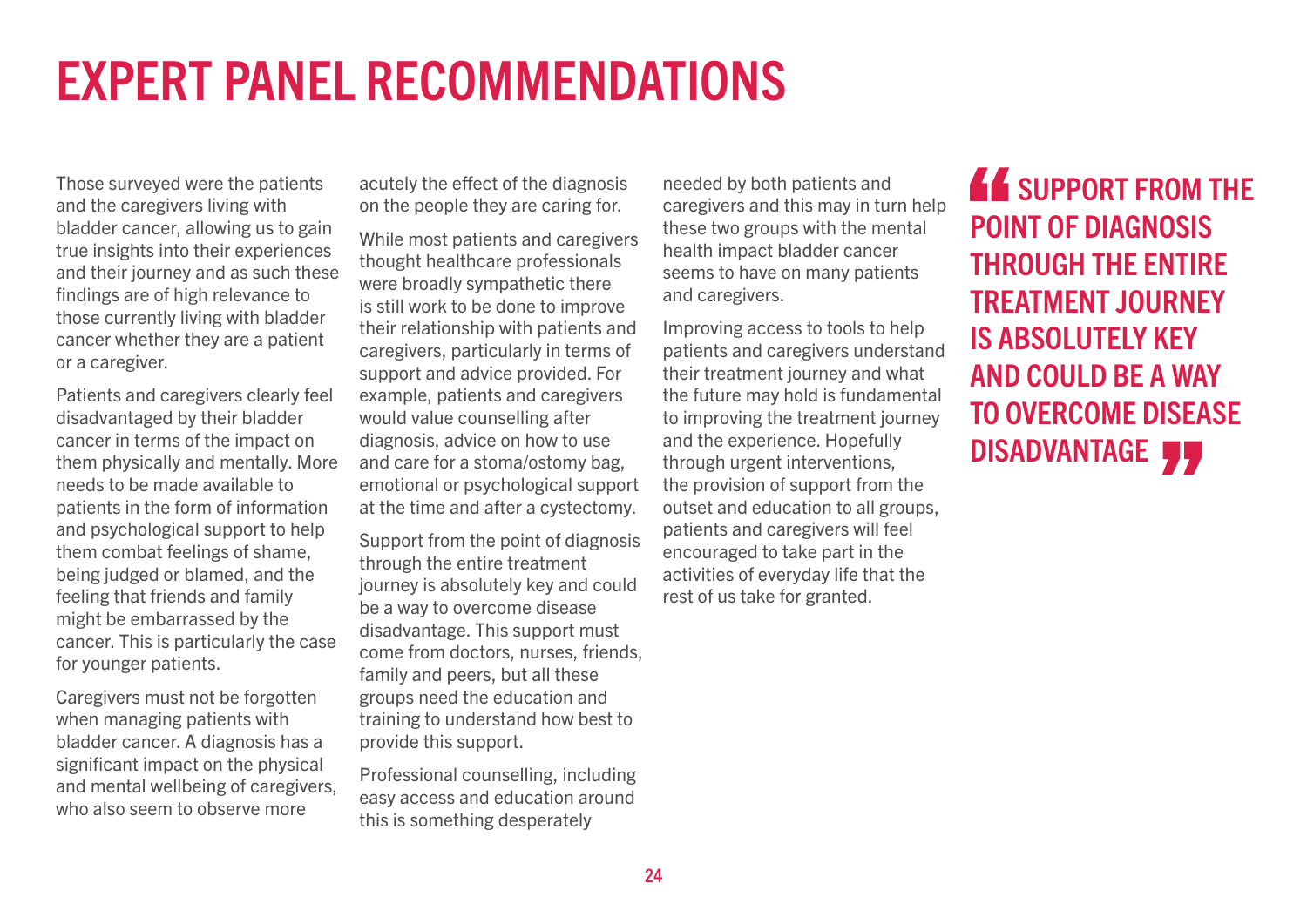## <span id="page-24-0"></span>SOURCES OF SUPPORT

Fight Bladder Cancer, UK: [www.fightbladdercancer.co.uk/](http://www.fightbladdercancer.co.uk/) PAzienti LIberi dalle Neoplasie UROteliali (PaLiNUro), Italy: [www.associazionepalinuro.com](http://www.associazionepalinuro.com) World Bladder Cancer Patient Coalition, Belgium: [worldbladdercancer.org](http://worldbladdercancer.org) Norwegian Bladder Cancer Society, Norway: [blaerekreft.no/](http://blaerekreft.no/) Living with Bladder Cancer, The Netherlands: [https://www.blaasofnierkanker.nl/](https://www.blaasofnierkanker.nl/ 
)  Bladder Cancer Self-Help Group, Germany: <https://www.blasenkrebs-shb.de/> Danish Bladder Cancer Society, Denmark: [https://www.blaerekraeftforeningen.dk/](https://www.blaerekraeftforeningen.dk/ 
)  The Spanish Group of Cancer Patients, Spain: [http://www.gepac.es/que-es-gepac/](http://www.gepac.es/que-es-gepac/  
)  Bladder cancer symptoms and causes:<http://www.mayoclinic.org/diseases-conditions/bladder-cancer/symptoms-causes/syc-20356104>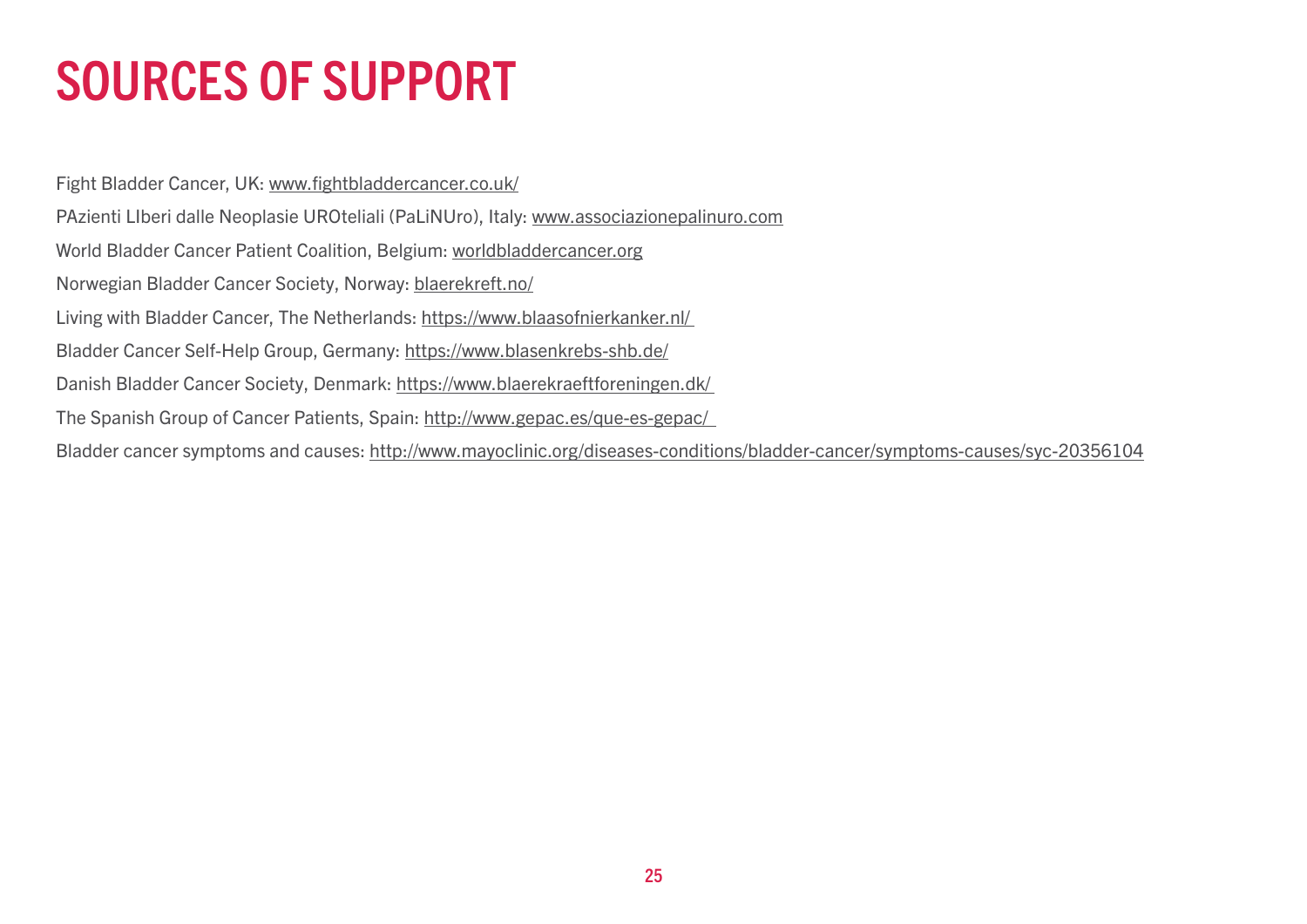## <span id="page-25-0"></span>ABOUT ASTELLAS

Astellas Pharma Inc. is a pharmaceutical company conducting business in more than 70 countries around the world. We are promoting the Focus Area Approach that is designed to identify opportunities for the continuous creation of new drugs to address diseases with high unmet medical needs by focusing on Biology and Modality. Furthermore, we are also looking beyond our foundational Rx focus to create Rx+® healthcare solutions that combine our expertise and knowledge with cutting-edge technology in different fields of external partners. Through these efforts, Astellas stands on the forefront of healthcare change to turn innovative science into value for patients. For more information, please visit our website at [https://www.astellas.com/en.](https://www.astellas.com/en)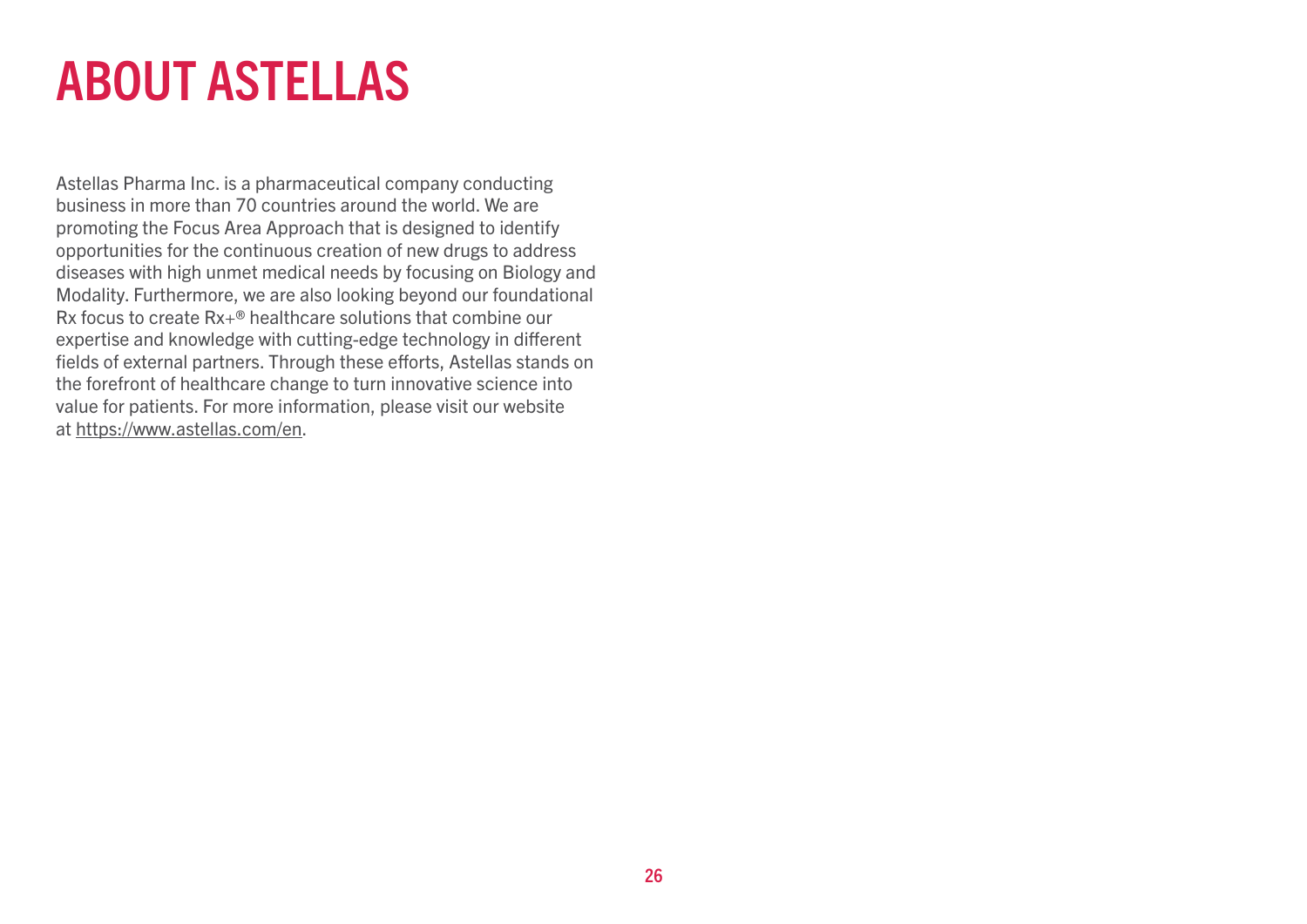## <span id="page-26-0"></span>ABOUT THE SAMPLE

#### \*The sample in detail2

- An online 20-minute survey of 312 people  $-$  226 patients and 86 caregivers – who had been invited to take part was completed in five countries (USA, France, UK, Spain and Germany).
	- $\triangleright$  USA: 43 patients, 19 caregivers
	- $\triangleright$  oFrance: 30 patients, 8 caregivers
	- $\blacktriangleright$  UK: 50 patients, 19 caregivers
	- $\blacktriangleright$  Spain: 52 patients, 21 caregivers
	- **F** Germany: 51 patients, 19 caregivers.
- $\blacktriangleright$  In addition, 21 in-depth one-hour interviews were conducted during with the following participants:
	- $\blacktriangleright$  USA: 4 patients, 3 caregivers
	- $\blacktriangleright$  France: 3 patients, 3 caregivers
	- $\blacktriangleright$  UK: 4 patients, 4 caregivers
	- $\blacktriangleright$  In total there were 5 male and 6 female patients among caregivers 3 were male and 7 female. The patients were diagnosed 2–4 years previously with the exception of 1 more recently diagnosed.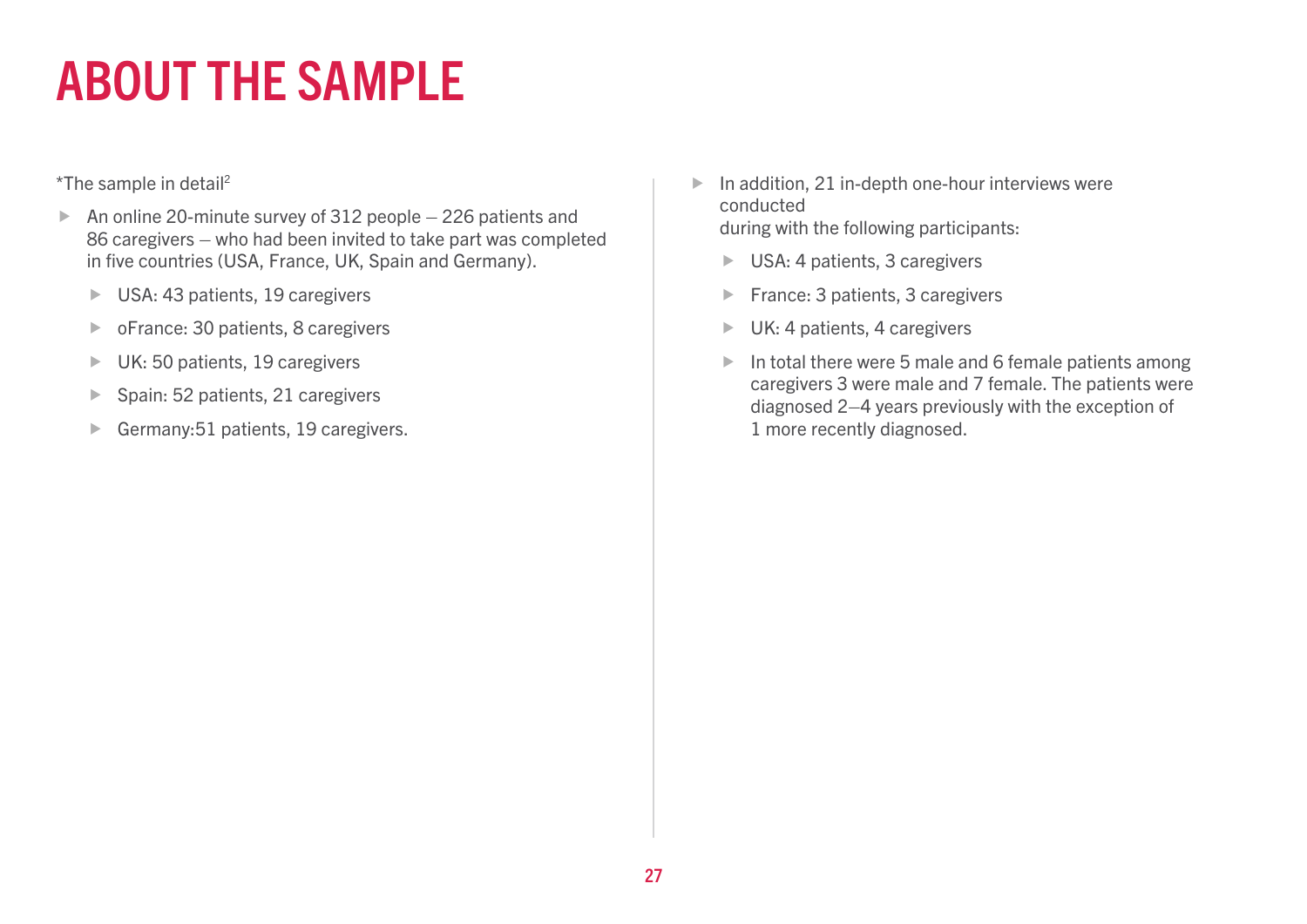|                                                                                                                                                                                                             |                   |                     | <b>Patients by market</b> |         |       |       |            | <b>Caregivers by market</b> |               |       |       |            |
|-------------------------------------------------------------------------------------------------------------------------------------------------------------------------------------------------------------|-------------------|---------------------|---------------------------|---------|-------|-------|------------|-----------------------------|---------------|-------|-------|------------|
|                                                                                                                                                                                                             | "All<br>patients" | "All<br>caregivers" | France                    | Germany | Spain | UK    | <b>USA</b> | France                      | Germany Spain |       | UK    | <b>USA</b> |
| Base size                                                                                                                                                                                                   | 226               | 86                  | 30                        | 51      | 52    | 50    | 43         | 8                           | 19            | 21    | 19    | 19         |
| Male                                                                                                                                                                                                        | 70%               | 59%                 | 60%                       | 77%     | 64%   | 66%   | 79%        | 63%                         | 68%           | 67%   | 42%   | 58%        |
| Female                                                                                                                                                                                                      | 31%               | 41%                 | 40%                       | 24%     | 37%   | 34%   | 21%        | 38%                         | 32%           | 33%   | 58%   | 42%        |
| 18-29                                                                                                                                                                                                       | 4%                | 17%                 | $0\%$                     | 2%      | 12%   | 2%    | $0\%$      | $0\%$                       | 21%           | 14%   | 16%   | 26%        |
| 30-39                                                                                                                                                                                                       | 21%               | 36%                 | 40%                       | 26%     | 21%   | 16%   | 9%         | 25%                         | 37%           | 38%   | 32%   | 42%        |
| 40-49                                                                                                                                                                                                       | 25%               | 34%                 | 13%                       | 20%     | 42%   | 18%   | 26%        | 38%                         | 26%           | 38%   | 37%   | 32%        |
| 50-59                                                                                                                                                                                                       | 29%               | 8%                  | 37%                       | 14%     | 10%   | 56%   | 35%        | 38%                         | 11%           | 5%    | 5%    | 0%         |
| 60-69                                                                                                                                                                                                       | 14%               | 4%                  | 7%                        | 22%     | 14%   | 4%    | 21%        | $0\%$                       | 5%            | 5%    | 5%    | $0\%$      |
| 70 and over                                                                                                                                                                                                 | 6%                | 6%                  | $6\%$                     | 6%      | 6%    | 6%    | 6%         | $6\%$                       | 6%            | 6%    | 6%    | 6%         |
| Working                                                                                                                                                                                                     | 77%               | 91%                 | 77%                       | 65%     | 83%   | 84%   | 77%        | 75%                         | 90%           | 91%   | 95%   | 95%        |
| Working full-time                                                                                                                                                                                           | 73%               | 83%                 | 77%                       | 63%     | 75%   | 80%   | 72%        | 63%                         | 84%           | 76%   | 84%   | 95%        |
| Working part-time                                                                                                                                                                                           | 4%                | 8%                  | $0\%$                     | 2%      | 8%    | 4%    | 5%         | 13%                         | 5%            | 14%   | 11%   | 0%         |
| Not working                                                                                                                                                                                                 | 23%               | 8%                  | 23%                       | 35%     | 17%   | 16%   | 23%        | 25%                         | 11%           | 5%    | 5%    | 5%         |
| In a relationship                                                                                                                                                                                           | 93%               | 78%                 | 100%                      | 90%     | 92%   | 92%   | 93%        | 88%                         | 74%           | 95%   | 74%   | 63%        |
| Not in a relationship                                                                                                                                                                                       | 7%                | 22%                 | $0\%$                     | 10%     | 8%    | 8%    | 7%         | 13%                         | 26%           | 5%    | 26%   | 37%        |
| Diagnosed 3 months - 2 years ago                                                                                                                                                                            | 24%               | 45%                 | 40%                       | 33%     | 15%   | 20%   | 19%        | 38%                         | 63%           | 62%   | 37%   | 21%        |
| Diagnosed more than 2 years                                                                                                                                                                                 | 76%               | 55%                 | 60%                       | 67%     | 85%   | 80%   | 81%        | 63%                         | 37%           | 38%   | 63%   | 79%        |
| The cancer is Local/limited/early stage/contained/operable                                                                                                                                                  | 46%               | 62%                 | 67%                       | 51%     | 52%   | 20%   | 51%        | 63%                         | 47%           | 62%   | 53%   | 84%        |
| The cancer is Spread/Non Muscle Invasive (NMIBC)/Muscle Invasive<br>(MIBC)/ metastasized/advanced/systemic/distant/ later stage/no longer<br>curable/unresectable/inoperable/surgery is no longer an option | 52%               | 35%                 | 33%                       | 45%     | 44%   | 80%   | 49%        | 38%                         | 47%           | 38%   | 37%   | 16%        |
| I don't know                                                                                                                                                                                                | 2%                | 4%                  | $0\%$                     | 4%      | 4%    | $0\%$ | $0\%$      | $0\%$                       | 5%            | $0\%$ | 11%   | 0%         |
| Bladder removal / cystectomy in the past                                                                                                                                                                    | 39%               | 36%                 | 40%                       | 53%     | 50%   | 18%   | 30%        | 13%                         | 37%           | 67%   | 21%   | 26%        |
| Patient has a stoma/ostomy bag                                                                                                                                                                              | 16%               | 22%                 | 33%                       | 8%      | 27%   | 14%   | 5%         | 13%                         | 26%           | 33%   | 16%   | 16%        |
| Patient has a neo bladder                                                                                                                                                                                   | 14%               | 9%                  | 7%                        | 24%     | 15%   | 4%    | 16%        | $0\%$                       | $0\%$         | 24%   | $5%$  | 11%        |
| Patient has an Illeal conduit/Indiana pouch                                                                                                                                                                 | 4%                | 5%                  | $0\%$                     | 12%     | $0\%$ | $0\%$ | 7%         | $0\%$                       | 11%           | 10%   | $0\%$ | $0\%$      |
| Something else                                                                                                                                                                                              | 4%                | $0\%$               | $0\%$                     | 10%     | 8%    | $0\%$ | 2%         | $0\%$                       | $0\%$         | $0\%$ | $0\%$ | $0\%$      |
| Caregiver for a parent                                                                                                                                                                                      |                   | 55%                 |                           |         |       |       |            | 63%                         | 53%           | 71%   | 37%   | 53%        |
| Caregiver for wife, husband or partner                                                                                                                                                                      |                   | 29%                 |                           |         |       |       |            | 38%                         | 32%           | 14%   | 47%   | 21%        |
| Caregiver for a child                                                                                                                                                                                       |                   | 2%                  |                           |         |       |       |            | $0\%$                       | $0\%$         | $0\%$ | 11%   | $0\%$      |
| Caregiver for a close friend                                                                                                                                                                                |                   | 8%                  |                           |         |       |       |            | $0\%$                       | 5%            | 5%    | $0\%$ | 26%        |
| Caregiver for other relative                                                                                                                                                                                |                   | 6%                  |                           |         |       |       |            | 0%                          | 11%           | 10%   | 5%    | $0\%$      |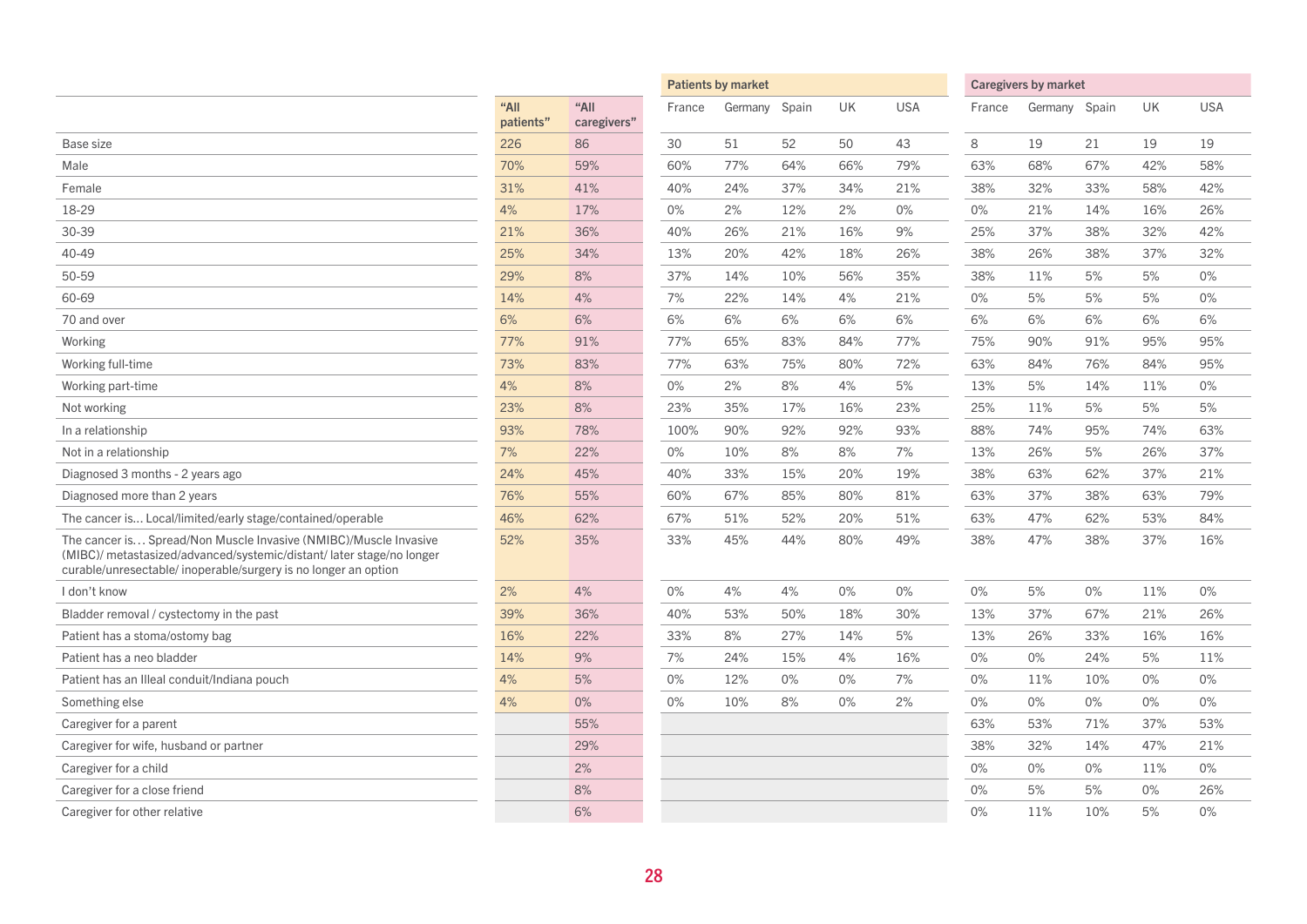## <span id="page-28-0"></span>REFERENCES

- 1. Cancer.net. Bladder Cancer: Statistics. Available at: [www.cancer.net/cancer-types/bladder-cancer/statistics](http://www.cancer.net/cancer-types/bladder-cancer/statistics) Accessed April 2022.
- 2. Astellas. 2022. Disease Disadvantage: Facing Bladder Cancer. Data on file
- 3. European Commission. JRC Publications Repository. Available at: [https://publications.jrc.ec.europa.eu/](https://publications.jrc.ec.europa.eu/repository/handle/JRC101380#:~:text=In%20the%20European%20Union%20(EU,of%20all%20the%20incident%20cases) [repository/handle/JRC101380#:~:text=In%20the%20European%20Union%20\(EU,of%20all%20the%20](https://publications.jrc.ec.europa.eu/repository/handle/JRC101380#:~:text=In%20the%20European%20Union%20(EU,of%20all%20the%20incident%20cases) [incident%20cases](https://publications.jrc.ec.europa.eu/repository/handle/JRC101380#:~:text=In%20the%20European%20Union%20(EU,of%20all%20the%20incident%20cases). Accessed April 2022.
- 4. Hyldgaard JM and Jensen JB. The inequality of females in bladder cancer. Apmis 2021;129:694-699.
- 5. European Cancer Patient Coalition. Urological Cancer Prostate Cancer. Available at: <https://ecpc.org/news-events/bladder-cancer>Accessed April 2022.
- 6. Cancer Research UK. Bladder cancer statistics. Available at [https://www.cancerresearchuk.org/health](https://www.cancerresearchuk.org/health-professional/cancer-statistics/statistics-by-cancer-type/bladder-cancer)[professional/cancer-statistics/statistics-by-cancer-type/bladder-cancer](https://www.cancerresearchuk.org/health-professional/cancer-statistics/statistics-by-cancer-type/bladder-cancer). Accessed April 2022.
- 7. European Agency for Safety and Health at Work. Directive 2004/37/EC -carcinogens or mutagens at work. Available at: [https://osha.europa.eu/en/legislation/directive/directive-200437ec-carcinogens-or](https://osha.europa.eu/en/legislation/directive/directive-200437ec-carcinogens-or-mutagens-work)[mutagens-work](https://osha.europa.eu/en/legislation/directive/directive-200437ec-carcinogens-or-mutagens-work) Accessed April 2022.
- 8. Maluf FC, Cordon-Cardo C, Verbel DA, Satagopan JM, Boyle MG, Herr H, Bajorin DF. Assessing interactions between mdm-2, p53, and bcl-2 as prognostic variables in muscle-invasive bladder cancer treated with neo-adjuvant chemotherapy followed by locoregional surgical treatment. Ann Oncol. 2006 Nov;17(11):1677-86. doi: 10.1093/annonc/mdl289. Epub 2006 Sep 19.
- 9. Su H, Jiang H, Tao T et al. Hope and challenge: Precision medicine in bladder cancer. Cancer medicine 2019;8:1806-1816.
- 10. American Cancer Society. Inherited gene mutations. Available at: [https://www.cancer.org/cancer/bladder](https://www.cancer.org/cancer/bladder-cancer/causes-risks-prevention/what-causes.html#:~:text=Some%20people%20inherit%20gene%20changes,major%20cause%20of%20this%20disease)[cancer/causes-risks-prevention/what-causes.html#:~:text=Some%20people%20inherit%20gene%20](https://www.cancer.org/cancer/bladder-cancer/causes-risks-prevention/what-causes.html#:~:text=Some%20people%20inherit%20gene%20changes,major%20cause%20of%20this%20disease) [changes,major%20cause%20of%20this%20disease.](https://www.cancer.org/cancer/bladder-cancer/causes-risks-prevention/what-causes.html#:~:text=Some%20people%20inherit%20gene%20changes,major%20cause%20of%20this%20disease) Accessed April 2022.
- 11. Saginala K, Barsouk A, Aluru JS, et al. Epidemiology of Bladder Cancer. Med Sci (Basel) 2020;8(1):15.
- 12. Action Bladder Cancer UK. Symptoms of Bladder Cancer. Available at: [https://actionbladdercanceruk.org/symptoms/.](https://actionbladdercanceruk.org/symptoms/) Accessed April 2022.
- 13. European Association of Urology. 2021. Guidelines on non-Muscle-invasive and Metastatic Bladder Cancer.
- 14. Ghandour R, Singla N, and Lotan Y. Treatment options and outcomes in nonmetastatic muscle invasive bladder cancer. Trends in Cancer 2019;5:426-439.
- 15. American Cancer Society. Tests for Bladder Cancer. Available at: <https://www.cancer.org/cancer/bladder-cancer/detection-diagnosis-staging/how-diagnosed.html> Accessed April 2022.
- 16. Cancer Research UK: Trans urethral removal of bladder tumour (TURBT). Available at: [https://www.cancerresearchuk.org/about-cancer/bladder-cancer/treatment/early/trans-urethral-removal](https://www.cancerresearchuk.org/about-cancer/bladder-cancer/treatment/early/trans-urethral-removal-tumour)[tumour.](https://www.cancerresearchuk.org/about-cancer/bladder-cancer/treatment/early/trans-urethral-removal-tumour) Accessed April 2022
- 17. European Association of Urology. 2021. Guidelines on Muscle-invasive and Metastatic Bladder Cancer.
- 18. Cancer.net. Bladder Cancer: Types of Treatment. Available at: <https://www.cancer.net/cancer-types/bladder-cancer/types-treatment> Accessed April 2022.
- 19. Cancer Research UK. Survival. Available at: <https://www.cancerresearchuk.org/about-cancer/bladder-cancer/survival> Accessed April 2022.
- 20. Hollenbeck BK, Dunn RL, Ye Z, et al. Delays in diagnosis and bladder cancer mortality. Cancer 2010;116(22):5235-5242.
- 21. American Cancer Society. Key Statistics for Bladder Cancer. Available at: <https://www.cancer.org/cancer/bladder-cancer/about/key-statistics.html> Accessed April 2022.
- 22. Cx Bladder. Can Recurrent UTI Symptoms Be a Sign of Cancer?. Available at: [https://www.cxbladder.com/](https://www.cxbladder.com/us/blog/can-recurrent-uti-symptoms-be-a-sign-of-cancer/) [us/blog/can-recurrent-uti-symptoms-be-a-sign-of-cancer/.](https://www.cxbladder.com/us/blog/can-recurrent-uti-symptoms-be-a-sign-of-cancer/) Accessed April 2022.
- 23. Memorial Sloan Kettering Cancer Center. About Your Bladder Surgery With an Ileal Conduit (Urostomy). Available at: [https://www.mskcc.org/cancer-care/patient-education/about-your-bladder-surgery-ileal](https://www.mskcc.org/cancer-care/patient-education/about-your-bladder-surgery-ileal-conduit-urostomy)[conduit-urostomy.](https://www.mskcc.org/cancer-care/patient-education/about-your-bladder-surgery-ileal-conduit-urostomy) Accessed April 2022.
- 24. Pham H, Torres H and Sharma P. Mental health implications in bladder cancer patients: A review. Urologic Oncology: Seminars and Original Investigations. 2019.
- 25. De Nunzio C, Giannatempo P, Passalacqua R, Fiorini E, Luccarini I, Brigido A. Epidemiology and unmet needs of bladder cancer in Italy: a critical review. Minerva Urol Nefrol. 2020 Feb;72(1):1-12. doi: 10.23736/S0393-2249.19.03498-2.